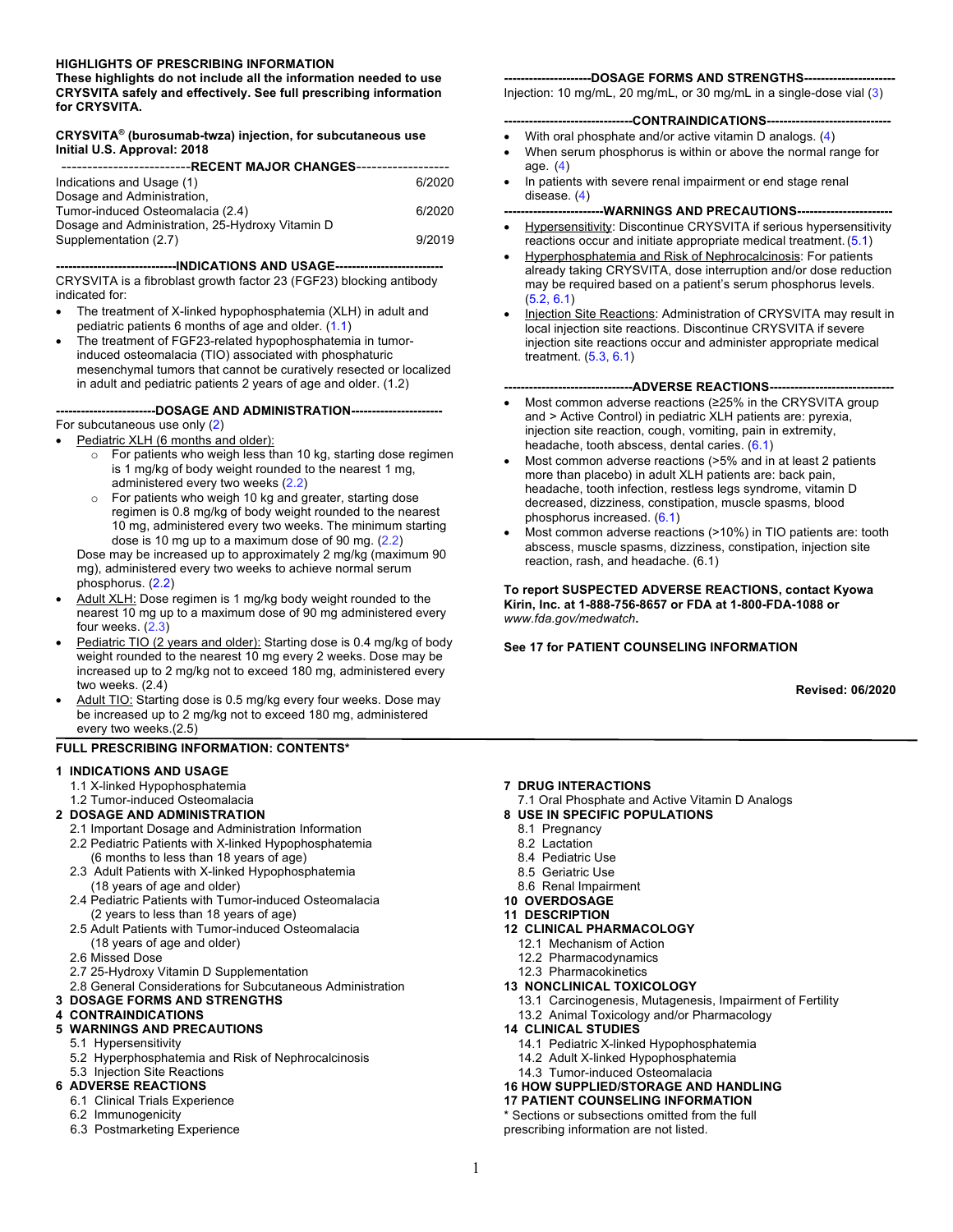# **FULL PRESCRIBING INFORMATION**

## **1 INDICATIONS AND USAGE**

## **1.1 X-linked Hypophosphatemia**

CRYSVITA is indicated for the treatment of X-linked hypophosphatemia (XLH) in adult and pediatric patients 6 months of age and older.

## **1.2 Tumor-induced Osteomalacia**

CRYSVITA is indicated for the treatment of FGF23-related hypophosphatemia in tumor-induced osteomalacia (TIO) associated with phosphaturic mesenchymal tumors that cannot be curatively resected or localized in adult and pediatric patients 2 years of age and older.

## **2 DOSAGE AND ADMINISTRATION**

## **2.1 Important Dosage and Administration Information**

Discontinue oral phosphate and/or active vitamin D analogs (e.g. calcitriol, paricalcitol, doxercalciferol, calcifediol) 1 week prior to initiation of treatment *[see Contraindications (4)]*.

Fasting serum phosphorus concentration should be below the reference range for age prior to initiation of treatment *[see Contraindications (4)].*

CRYSVITA is administered by subcutaneous injection and should be administered by a healthcare provider.

The maximum volume of CRYSVITA per injection is 1.5 mL. If multiple injections are required, administer at different injection sites.

# **2.2 Pediatric Patients with X-linked Hypophosphatemia (6 months to less than 18 years of age)**

For patients who weigh less than 10 kg, the recommended starting dose is 1 mg/kg of body weight, rounded to the nearest 1 mg, administered every two weeks.

For patients who weigh 10 kg and greater, the recommended starting dose regimen is 0.8 mg/kg of body weight, rounded to the nearest 10 mg, administered every two weeks. The minimum starting dose is 10 mg up to a maximum dose of 90 mg.

After initiation of treatment with CRYSVITA, measure fasting serum phosphorus every 4 weeks for the first 3 months of treatment, and thereafter as appropriate. If serum phosphorus is above the lower limit of the reference range for age and below 5 mg/dL, continue treatment with the same dose. Follow dose adjustment schedule below to maintain serum phosphorus within the reference range for age.

## *Dose Adjustment*

Reassess fasting serum phosphorus level 4 weeks after dose adjustment.

Do not adjust CRYSVITA more frequently than every 4 weeks.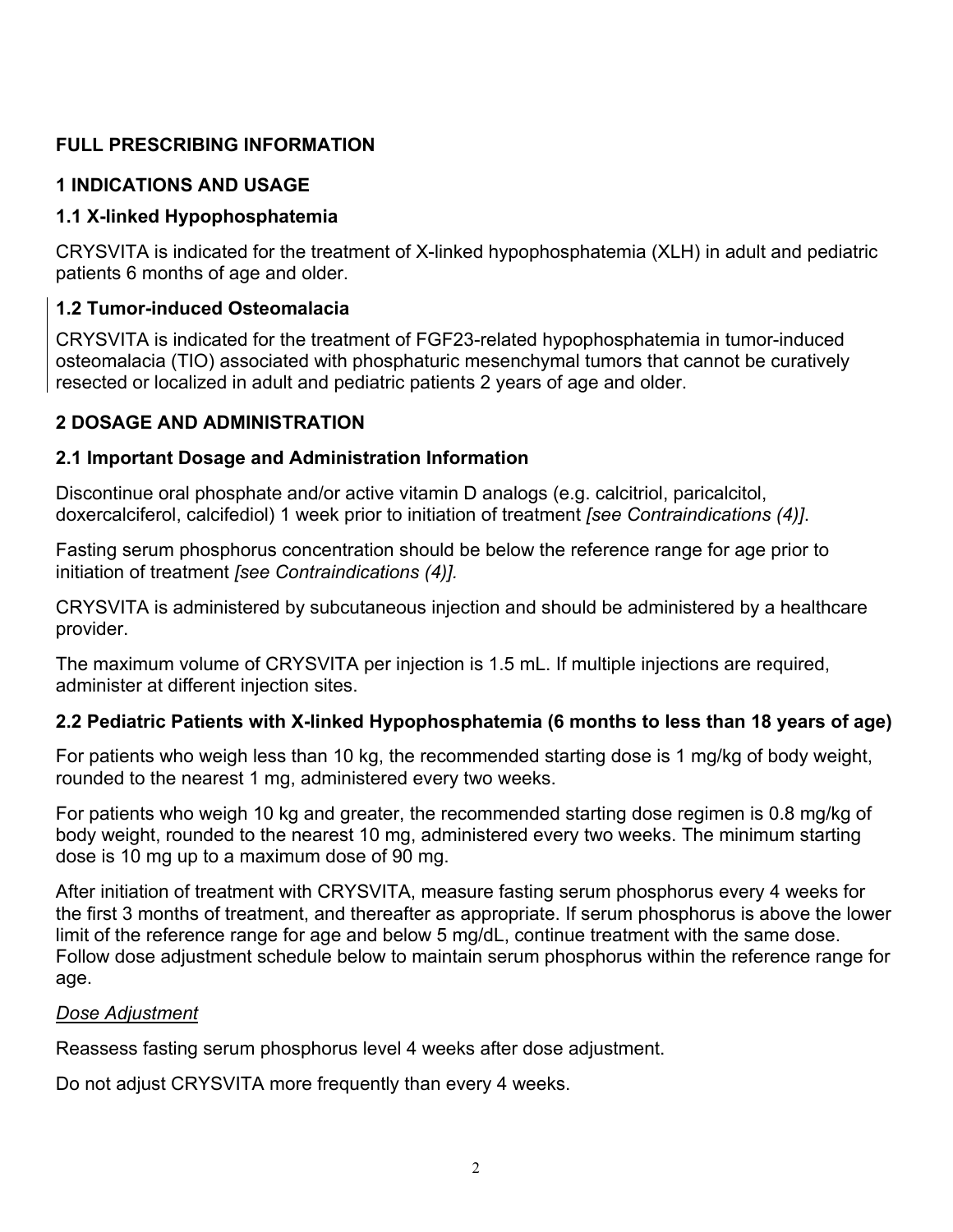### *Dose Increase*:

For patients who weigh less than 10 kg, if serum phosphorus is below the reference range for age, the dose may be increased to 1.5 mg/kg, rounded to the nearest 1 mg, administered every two weeks. If additional dose increases are needed, the dose may be increased to the maximum dose of 2 mg/kg, rounded to the nearest 1 mg, administered every two weeks.

For patients who weigh 10 kg or greater, if serum phosphorus is below the reference range for age, the dose may be increased stepwise up to approximately 2 mg/kg, administered every two weeks (maximum dose of 90 mg) according to the dosing schedule shown in Table 1.

| Table 1: XLH Pediatric Dose Schedule for Stepwise Dose Increase for Patients Weighing 10 |
|------------------------------------------------------------------------------------------|
| kg or More                                                                               |

| Body Weight (kg) | <b>Starting Dose (mg)</b> | <b>First Dose Increase to</b><br>(mg) | <b>Second Dose Increase to</b><br>(mg) |
|------------------|---------------------------|---------------------------------------|----------------------------------------|
| $10 - 14$        | 10                        | 15                                    | 20                                     |
| $15 - 18$        | 10                        | 20                                    | 30                                     |
| $19 - 31$        | 20                        | 30                                    | 40                                     |
| $32 - 43$        | 30                        | 40                                    | 60                                     |
| $44 - 56$        | 40                        | 60                                    | 80                                     |
| $57 - 68$        | 50                        | 70                                    | 90                                     |
| $69 - 80$        | 60                        | 90                                    | 90                                     |
| $81 - 93$        | 70                        | 90                                    | 90                                     |
| $94 - 105$       | 80                        | 90                                    | 90                                     |
| 106 and greater  | 90                        | 90                                    | 90                                     |

#### *Dose Decrease:*

If serum phosphorus is above 5 mg/dL, withhold the next dose and reassess the serum phosphorus level in 4 weeks. The patient must have serum phosphorus below the reference range for age to reinitiate CRYSVITA. Once serum phosphorus is below the reference range for age, treatment may be restarted.

For patients who weigh less than 10 kg, restart CRYSVITA at 0.5 mg/kg of body weight, rounded to the nearest 1 mg, administered every two weeks. For patients who weigh 10 kg or more, restart CRYSVITA according to the dose schedule shown in Table 2.

**Table 2: XLH Pediatric Dose Schedule for Re-Initiation of Therapy for Patients Weighing 10 kg or More**

| <b>Previous Dose (mg)</b> | <b>Re-Initiation Dose (mg)</b> |
|---------------------------|--------------------------------|
| 10                        | 5                              |
| 15                        | 10                             |
| 20                        | 10                             |
| 30                        | 10                             |
| 40                        | 20                             |
| 50                        | 20                             |
| 60                        | 30                             |
| 70                        | 30                             |
| 80                        | 40                             |
| 90                        | 40                             |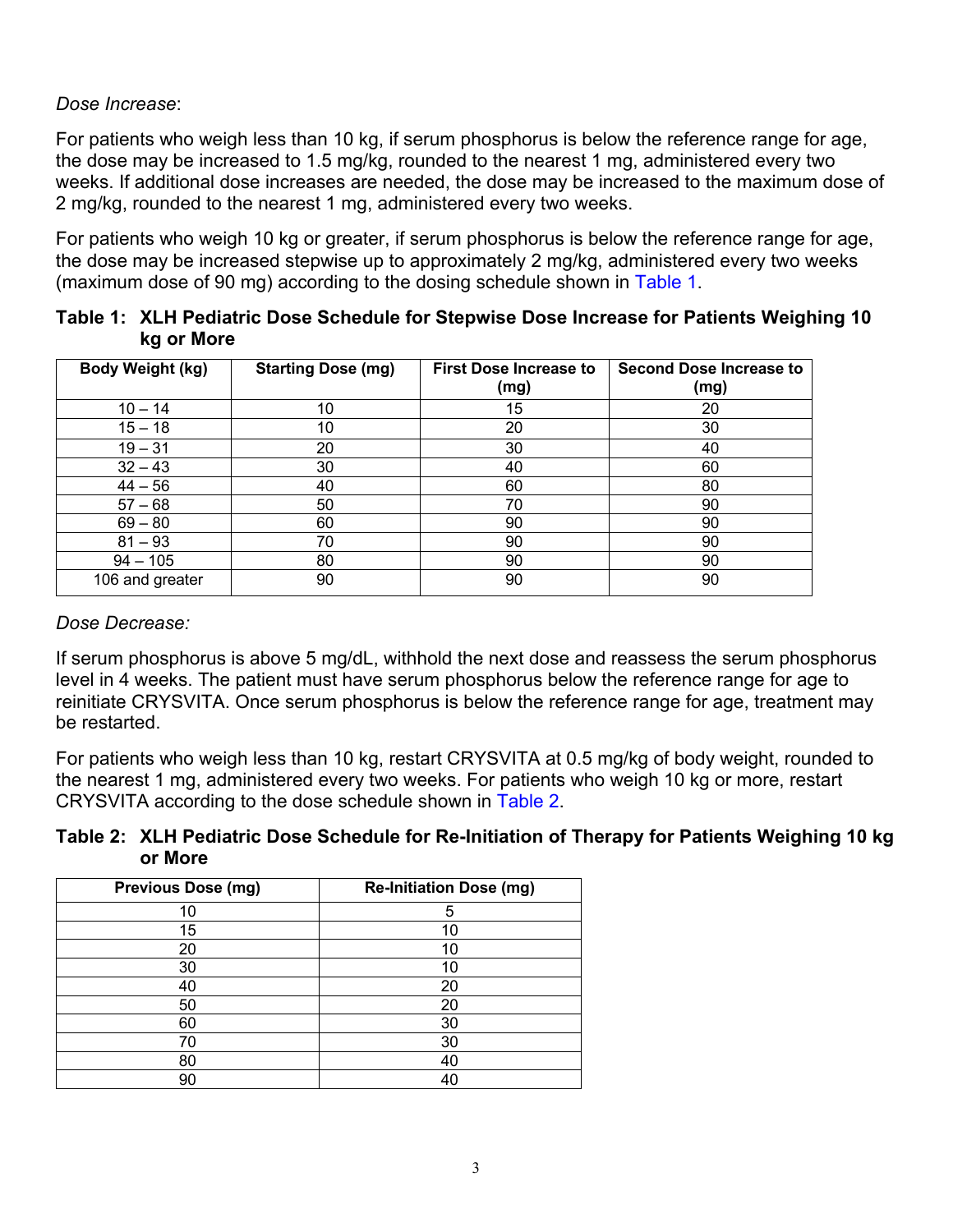After a dose decrease, reassess serum phosphorus level 4 weeks after the dose adjustment. If the level remains below the reference range for age after the re-initiation dose, the dose can be adjusted as outlined under Dose Increase.

## **2.3 Adult Patients with X-linked Hypophosphatemia (18 years of age and older)**

The recommended dose regimen in adults is 1 mg/kg body weight, rounded to the nearest 10 mg up to a maximum dose of 90 mg, administered every four weeks.

After initiation of treatment with CRYSVITA, assess fasting serum phosphorus on a monthly basis, measured 2 weeks post-dose, for the first 3 months of treatment, and thereafter as appropriate. If serum phosphorus is within the normal range, continue with the same dose.

### *Dose Decrease*

Reassess fasting serum phosphorus level 2 weeks after dose adjustment.

Do not adjust CRYSVITA more frequently than every 4 weeks.

If serum phosphorus is above the normal range, withhold the next dose and reassess the serum phosphorus level after 4 weeks. The patient must have serum phosphorus below the normal range to be able to reinitiate CRYSVITA. Once serum phosphorus is below the normal range, treatment may be restarted at approximately half the initial starting dose up to a maximum dose of 40 mg every 4 weeks according to the dose schedule shown in Table 3. Reassess serum phosphorus 2 weeks after any change in dose.

## **Table 3: XLH Adult Dose Schedule for Re-Initiation of Therapy**

| <b>Previous Dose (mg)</b> | <b>Re-Initiation Dose (mg)</b> |
|---------------------------|--------------------------------|
|                           | 20                             |
| 50                        | 20                             |
|                           | 30                             |
| 70                        | 30                             |
| 80 and greater            |                                |

# **2.4 Pediatric Patients with Tumor-induced Osteomalacia (2 years to less than 18 years of age)**

The recommended starting dose for pediatrics is 0.4 mg/kg body weight administered every 2 weeks, rounded to the nearest 10mg, up to a maximum dose of 2 mg/kg not to exceed 180mg, administered every 2 weeks.

After initiation of treatment with CRYSVITA, assess fasting serum phosphorus on a monthly basis, measured 2 weeks post-dose, for the first 3 months of treatment, and thereafter as appropriate. If serum phosphorus is within the reference range for age, continue with the same dose. Follow the dose adjustment schedule below to maintain serum phosphorus within the reference range for age.

#### *Dose Adjustment*

Reassess fasting serum phosphorus level 4 weeks after dose adjustment.

Do not adjust CRYSVITA more frequently than every 4 weeks.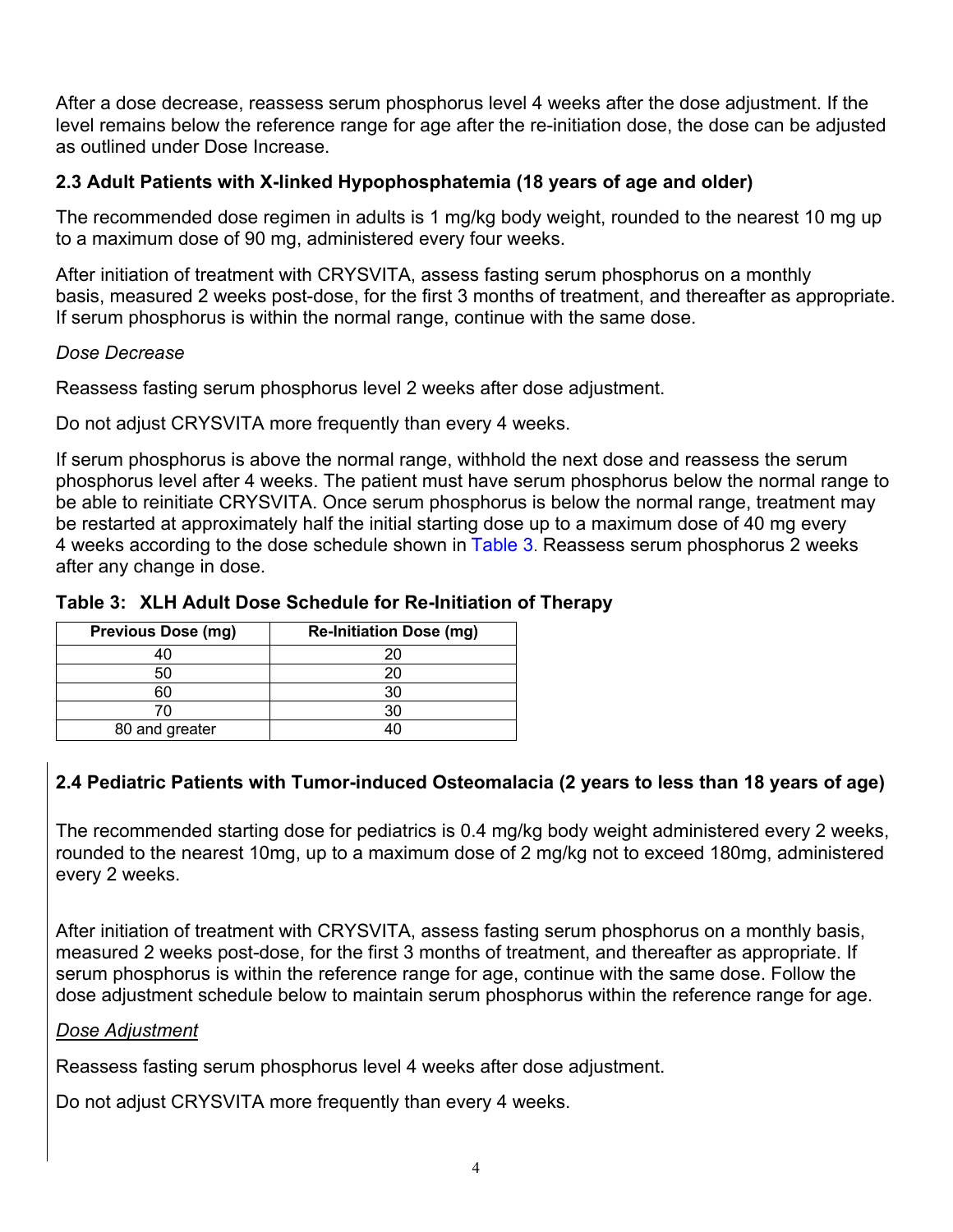# *Dose Increase*

If serum phosphorus is below the reference range for age, the dose should be titrated in accordance with Table 4 up to the maximum dose of 2 mg/kg every 2 weeks. The maximum dose should not exceed 180 mg.

**Table 4: TIO Pediatric Dose Schedule for Stepwise Dose Increase for Patients Weighing 10 kg or more** 

| <b>Body Weight</b><br>(kg) | <b>Starting Dose</b><br>(mg) | <b>First Dose</b><br>Increase to<br>(mg) | <b>Second Dose</b><br>Increase to<br>(mg) | Third Dose <sup>a</sup><br>Increase to<br>(mg) |
|----------------------------|------------------------------|------------------------------------------|-------------------------------------------|------------------------------------------------|
| $10 - 14$                  | 5                            | 10                                       | 15                                        | 20                                             |
| $15 - 18$                  | 5                            | 10                                       | 20                                        | 25                                             |
| $19 - 31$                  | 10                           | 20                                       | 25                                        | 30                                             |
| $32 - 43$                  | 10                           | 30                                       | 40                                        | 50                                             |
| $44 - 56$                  | 20                           | 40                                       | 50                                        | 70                                             |
| $57 - 68$                  | 20                           | 50                                       | 70                                        | 90                                             |
| $69 - 80$                  | 30                           | 60                                       | 80                                        | 100                                            |
| $81 - 93$                  | 30                           | 70                                       | 100                                       | 120                                            |
| $94 - 105$                 | 40                           | 80                                       | 110                                       | 140                                            |
| $106$ and<br>greater       | 40                           | 90                                       | 130                                       | 160                                            |

<sup>a</sup> The table shows a dose increase up to 1.5 mg/kg. Further dose increases to a maximum of 2 mg/kg not to exceed 180 mg, administered every 2 weeks should be calculated by the physician.

## *Dose Decrease*

If serum phosphorus is above the reference range for age, withhold the next dose and reassess the serum phosphorus level in 4 weeks. The patient must have serum phosphorus below the reference range for age to reinitiate CRYSVITA. Once serum phosphorus is below the reference range for age, treatment may be restarted at approximately half the initial starting dose, up to a maximum dose of 180 mg administered every 2 weeks for pediatrics. After a dose decrease, reassess serum phosphorus level 4 weeks after the dose adjustment. If the level remains below the reference range for age after the re-initiation dose, the dose can be adjusted as outlined per Table 4.

## *Dose Interruption*

If a patient undergoes treatment of the underlying tumor (i.e., surgical excision or radiation therapy) CRYSVITA treatment should be interrupted and serum phosphorus reassessed after treatment has been completed. CRYSVITA dose should be restarted at the patient's initiation dose if serum phosphorus remains below the lower limit of normal. Follow dose adjustment per Table 4 to maintain serum phosphorus within the reference range for age.

# **2.5 Adult Patients with Tumor-induced Osteomalacia (18 years of age and older)**

The recommended starting dose for adults is 0.5 mg/kg body weight administered every 4 weeks, rounded to the nearest 10 mg, up to a maximum dose of 2 mg/kg not to exceed 180mg, administered every 2 weeks.

After initiation of treatment with CRYSVITA, assess fasting serum phosphorus on a monthly basis, measured 2 weeks post-dose, for the first 3 months of treatment, and thereafter as appropriate. If serum phosphorus is within the normal range, continue with the same dose. Follow the dose adjustment schedule below to maintain serum phosphorus within the reference range.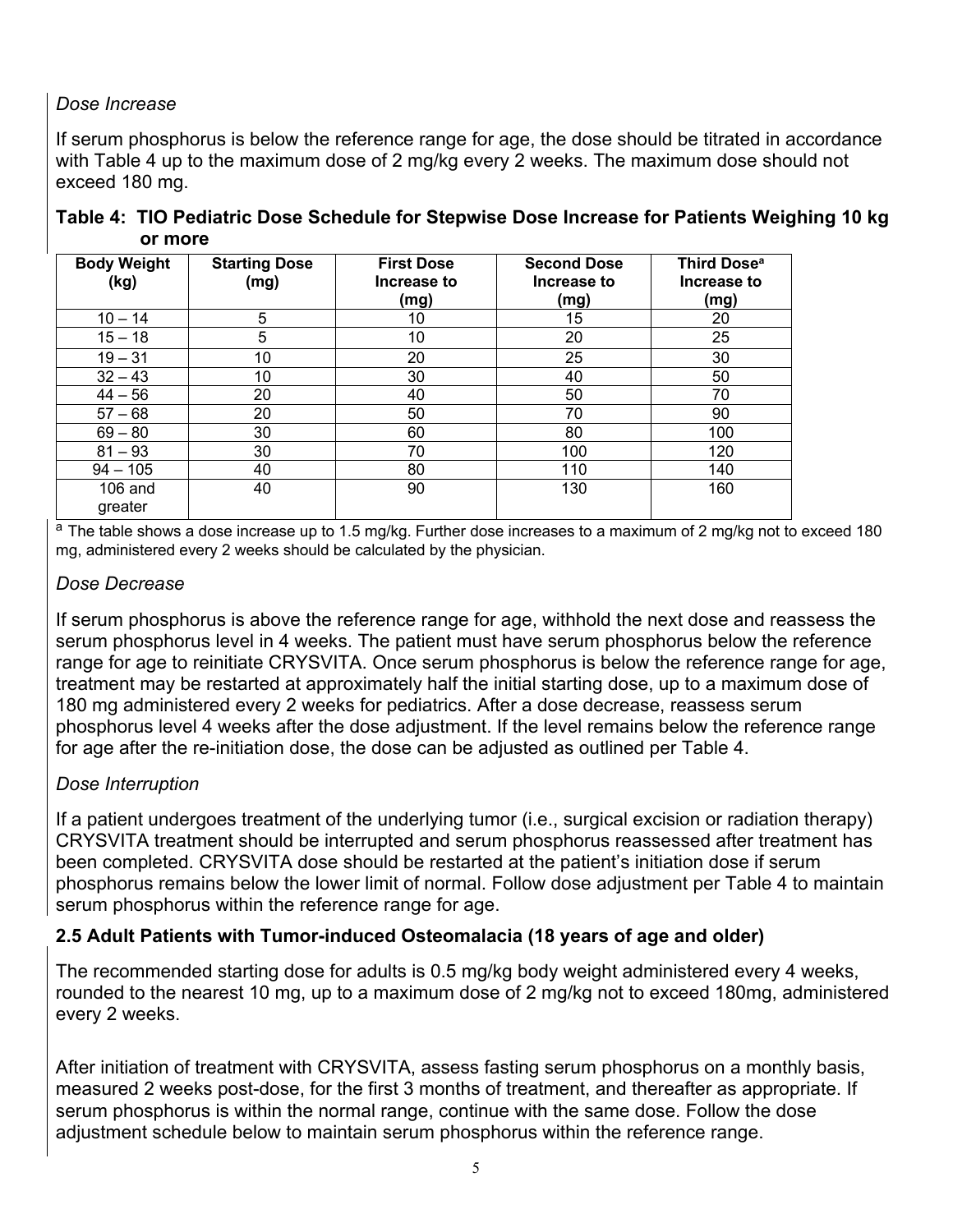# *Dose Adjustment*

Reassess fasting serum phosphorus level 2 weeks after dose adjustment.

Do not adjust CRYSVITA more frequently than every 4 weeks.

## *Dose Increase*

If serum phosphorus is below the normal range, the dose should be titrated in accordance with Table 5 up to the maximum dose of 2 mg/kg not to exceed 180 mg, administered every 2 weeks. For those individuals not reaching a serum phosphorus greater than the lower limit of the normal range, physicians may consider dividing total dose administered every 4 weeks and administering every 2 weeks.

## **Table 5: TIO Dose Schedule\* for Stepwise\*\* Dose Increase for Adults (18 years of age and older)**

|                                     | <b>Starting Dose</b>         | <b>First Dose</b><br>Increase*** | <b>Second Dose</b><br>Increase***           | <b>Third Dose</b><br>Increase***  | <b>Fourth Dose</b><br><b>Increase</b>        | <b>Fifth Dose</b><br><b>Increase</b><br>(maximum dose) |
|-------------------------------------|------------------------------|----------------------------------|---------------------------------------------|-----------------------------------|----------------------------------------------|--------------------------------------------------------|
| If serum<br>phosphorus<br>2 weeks   | $0.5$ mg/kg<br>every 4 weeks | Increase to:                     | Increase to:                                | Increase to:                      | Increase to:                                 | Increase to:                                           |
| post-dose<br>adjustment<br>is below |                              | 1 mg/kg<br>every 4 weeks         | $1.5 \text{ mg/kg}$<br>every 4<br>weeks**** | $2$ mg/kg<br>every 4<br>weeks**** | 1.5 mg/kg not<br>to exceed 180<br>mg every 2 | 2 mg/kg not to<br>exceed 180 mg<br>every 2 weeks       |
| lower limit of<br>normal            |                              | <b>OR</b><br>$0.5 \text{ mg/kg}$ | <b>OR</b>                                   | <b>OR</b>                         | weeks                                        |                                                        |
|                                     |                              | every 2 weeks                    | $0.75$ mg/kg<br>every 2 weeks               | mg/kg every<br>2 weeks            |                                              |                                                        |

\*Rounded to the nearest 10 mg.

\*\*Do not adjust CRYSVITA more frequently than every 4 weeks.

\*\*\* For those individuals not reaching a serum phosphorus greater than the lower limit of the normal range, physicians may consider dividing total dose administered every 4 weeks and administering every 2 weeks.

\*\*\*\* In patients with high body weight, if the calculated dose is greater than 180 mg every 4 weeks, move to a divided dose every 2 weeks.

## *Dose Decrease*

If serum phosphorus is above the normal range, withhold the next dose and reassess the serum phosphorus level in 4 weeks. The patient must have serum phosphorus below the reference range to reinitiate CRYSVITA. Once serum phosphorus is below the reference range, treatment may be restarted at approximately half the initial starting dose, up to a maximum dose of 180 mg administered every 2 weeks for adults. After a dose decrease, reassess serum phosphorus level 2 weeks after the dose adjustment. If the level remains below the reference range after the re-initiation dose, the dose can be adjusted as outlined per Table 5.

# *Dose Interruption*

If a patient undergoes treatment of the underlying tumor (i.e., surgical excision or radiation therapy) CRYSVITA treatment should be interrupted and serum phosphorus reassessed after treatment has been completed. CRYSVITA dose should be restarted at the patient's initiation dose if serum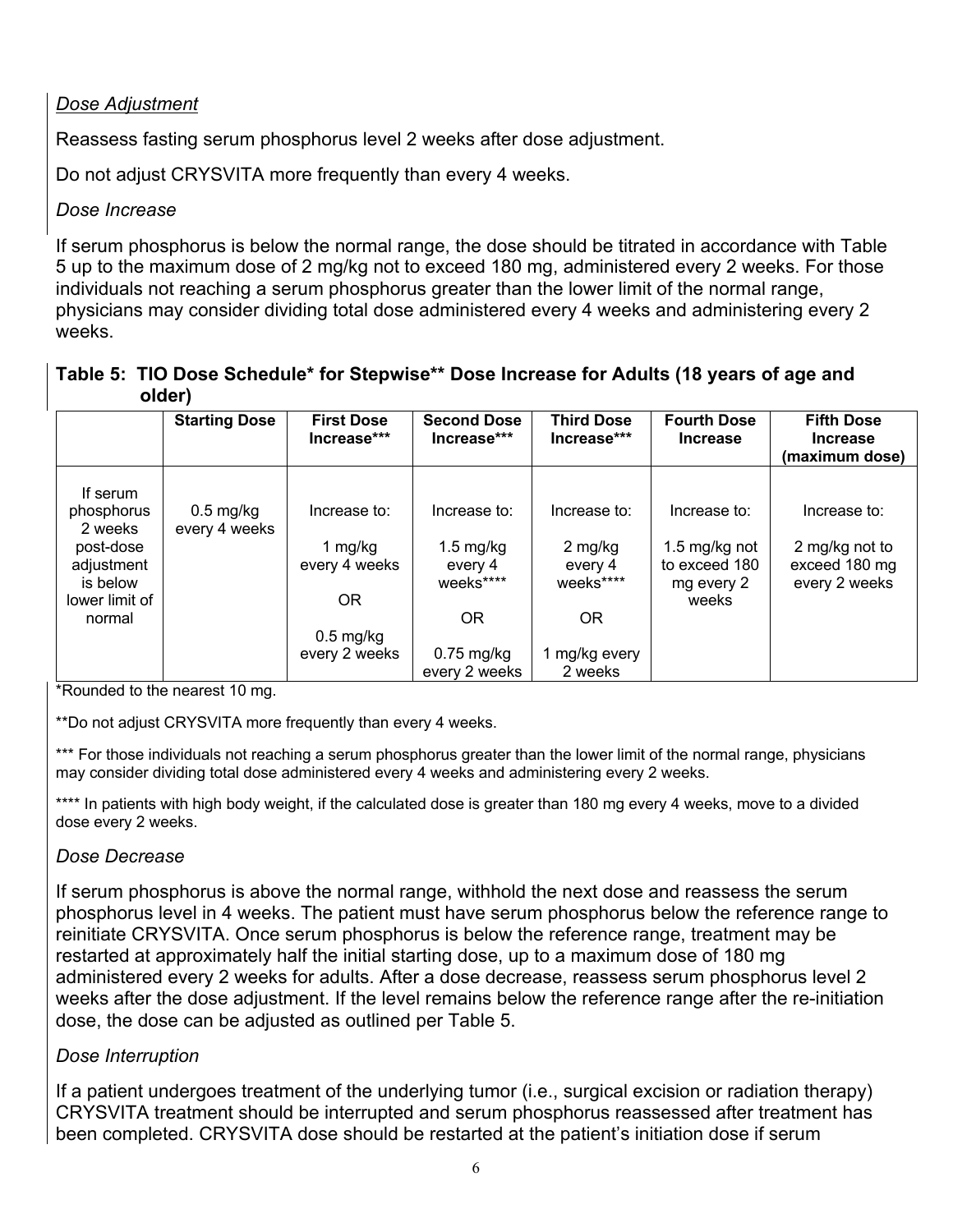phosphorus remains below the lower limit of normal. Follow dose adjustment per Table 5 to maintain serum phosphorus within the reference range.

# **2.6 Missed Dose**

If a patient misses a dose, resume CRYSVITA as soon as possible at the prescribed dose. To avoid missed doses, treatments may be administered 3 days either side of the scheduled treatment date.

# **2.7 25-Hydroxy Vitamin D Supplementation**

Monitor 25-hydroxy vitamin D levels. Supplement with cholecalciferol or ergocalciferol to maintain 25 hydroxy vitamin D levels in the normal range for age. Do not administer active Vitamin D analogs during CRYSVITA treatment *[see Contraindications (4)].*

# **2.8 General Considerations for Subcutaneous Administration**

Injection sites should be rotated with each injection administered at a different anatomic location (upper arms, upper thighs, buttocks, or any quadrant of abdomen) than the previous injection. Do not inject into moles, scars, or areas where the skin is tender, bruised, red, hard, or not intact. If a given dose on a dosing day requires multiple vials of CRYSVITA, contents from two vials can be combined for injection. The maximum volume of CRYSVITA per injection is 1.5 mL. If multiple injections are required on a given dosing day, administer at different injection sites. Monitor for signs of reactions *[see Warnings and Precautions (5.3)]*.

Visually inspect CRYSVITA for particulate matter and discoloration prior to administration. CRYSVITA is a sterile, preservative-free, clear to slightly opalescent and colorless to pale brown-yellow solution for subcutaneous injection. Do not use if the solution is discolored or cloudy or if the solution contains any particles or foreign particulate matter.

# **3 DOSAGE FORMS AND STRENGTHS**

Injection: 10 mg/mL, 20 mg/mL, or 30 mg/mL clear to slightly opalescent and colorless to pale brown-yellow solution in a single-dose vial.

# **4 CONTRAINDICATIONS**

CRYSVITA is contraindicated:

- In concomitant use with oral phosphate and/or active vitamin D analogs (e.g. calcitriol, paricalcitol, doxercalciferol, calcifediol) due to the risk of hyperphosphatemia *[see Warnings and Precautions (5.2) and Drug Interactions (7.1)]*.
- When serum phosphorus is within or above the normal range for age *[see Warnings and Precautions (5.2)]*.
- In patients with severe renal impairment or end stage renal disease because these conditions are associated with abnormal mineral metabolism *[see Use In Specific Population (8.6)]*.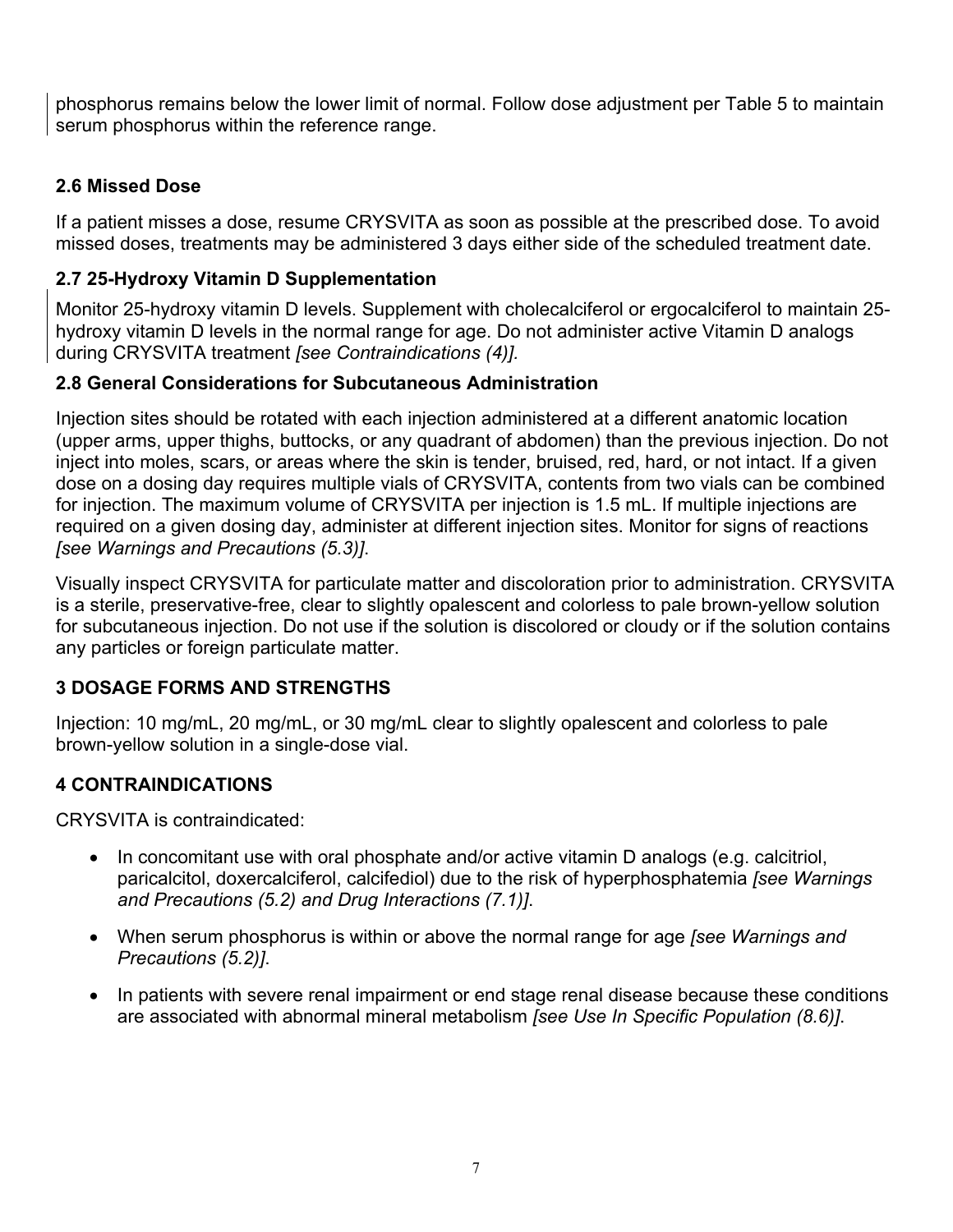# **5 WARNINGS AND PRECAUTIONS**

# **5.1 Hypersensitivity**

Hypersensitivity reactions (e.g. rash, urticaria) have been reported in patients with CRYSVITA. Discontinue CRYSVITA if serious hypersensitivity reactions occur and initiate appropriate medical treatment *[see Adverse Reactions (6.1)]*.

# **5.2 Hyperphosphatemia and Risk of Nephrocalcinosis**

Increases in serum phosphorus to above the upper limit of normal may be associated with an increased risk of nephrocalcinosis. For patients already taking CRYSVITA, dose interruption and/or dose reduction may be required based on a patient's serum phosphorus levels. Patients with tumorinduced osteomalacia who undergo treatment of the underlying tumor should have dosing interrupted and adjusted to prevent hyperphosphatemia *[see Dosage and Administration (2) and Adverse Reactions (6.1)]*.

## **5.3 Injection Site Reactions**

Administration of CRYSVITA may result in local injection site reactions. Discontinue CRYSVITA if severe injection site reactions occur and administer appropriate medical treatment *[see Adverse Reactions (6.1)]*.

# **6 ADVERSE REACTIONS**

The following adverse reactions are described below and elsewhere in the labeling:

- Hypersensitivity *[see Warnings and Precautions (5.1)]*
- Hyperphosphatemia and Risk of Nephrocalcinosis *[see Warnings and Precautions (5.2)]*
- Injection Site Reactions *[see Warnings and Precautions (5.3)]*

# **6.1 Clinical Trials Experience**

Because clinical trials are conducted under widely varying conditions, adverse reaction rates observed in the clinical trials of a drug cannot be directly compared to rates in the clinical trials of another drug and may not reflect the rates observed in practice.

## Adverse Reactions in Pediatric Patients with XLH

CRYSVITA was studied in three pediatric XLH studies. Study 1 is a randomized, open-label phase 3 study in XLH patients ages 1 to 12 years, who were randomized to treatment with CRYSVITA or treatment with active control of oral phosphate and active vitamin D (CRYSVITA N = 29, Active Control N = 32). Study 2 is an open-label phase 2 study in XLH patients ages 5 to 12 years (N = 52). Study 3 is an open-label phase 2 study in XLH patients ages 1 to less than 5 years (N = 13). Overall, the patient population was 1-12 years (mean age 7.0 years), 49% male, and 88% white.

In Study 1, patients randomized to CRYSVITA received a mean dose of approximately 0.90 mg/kg (range 0.8-1.2 mg/kg) every 2 weeks. All patients in this group and the active control group completed 64 weeks of treatment.

Adverse reactions occurring in ≥ 10% of subjects in the CRYSVITA group, with higher frequency than in the subjects in the active control group, through the 64-week treatment period in Study 1 are shown in Table 6.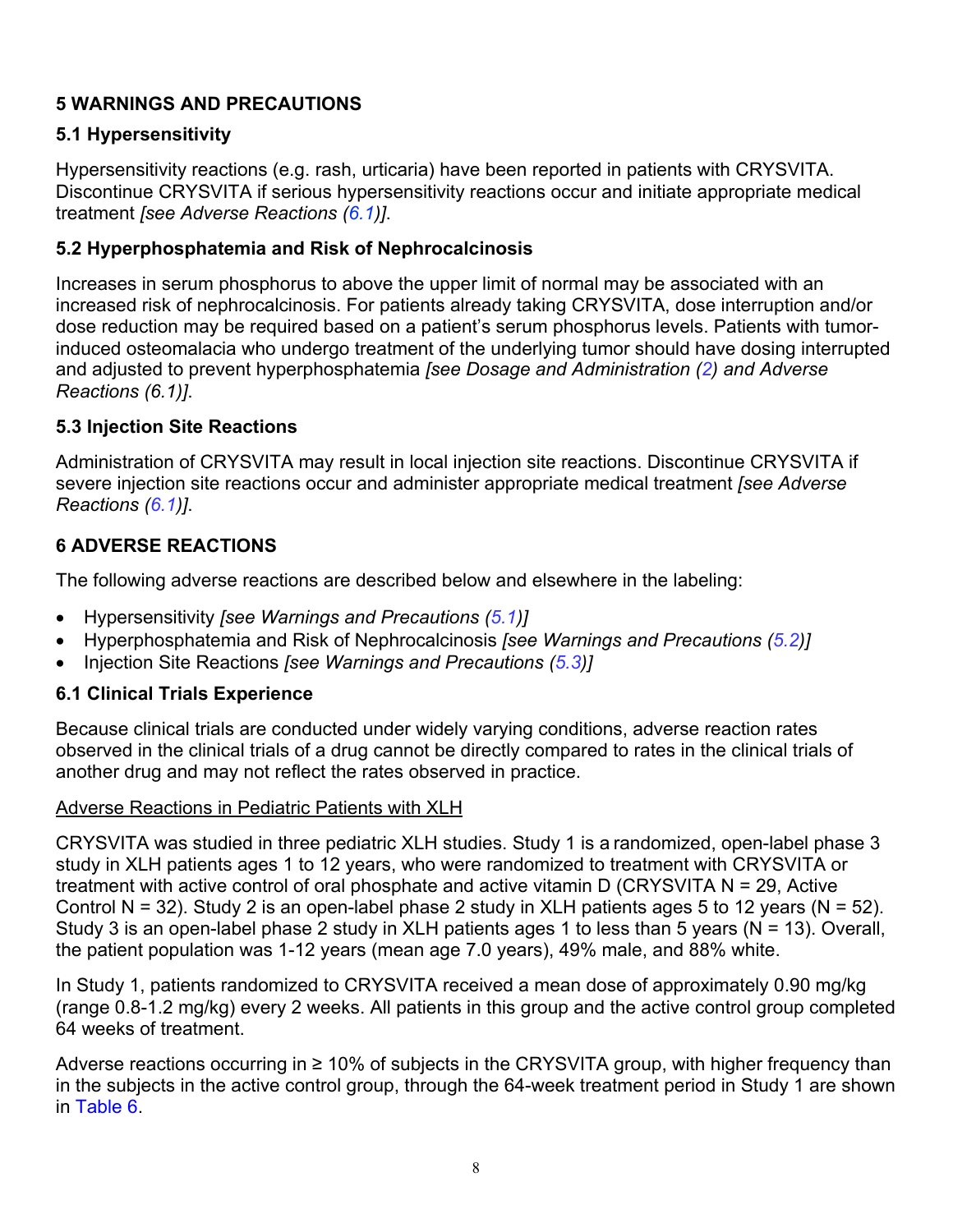#### **Table 6: Adverse Reactions Reported in 10% or More of CRYSVITA-Treated Pediatric Patients and with Higher Frequency Than the Active Control Group in Study 1**

| <b>Adverse Reaction</b>              | <b>CRYSVITA</b><br>$(N=29)$<br>$n$ (%) | <b>Active Control</b><br>$(N=32)$<br>$n$ (%) |
|--------------------------------------|----------------------------------------|----------------------------------------------|
| Pyrexia                              | 16 (55)                                | 6(19)                                        |
| Injection site reaction <sup>1</sup> | 15 (52)                                | 0(0)                                         |
| Cough <sup>2</sup>                   | 15 (52)                                | 6(19)                                        |
| Vomiting                             | 12(41)                                 | 8(25)                                        |
| Pain in extremity                    | 11(38)                                 | 10(31)                                       |
| Headache                             | 10(34)                                 | 6(19)                                        |
| Tooth abscess <sup>3</sup>           | 10 (34)                                | 4(13)                                        |
| Dental caries                        | 9(31)                                  | 2(6)                                         |
| Diarrhea                             | 7(24)                                  | 2(6)                                         |
| Vitamin D decreased <sup>4</sup>     | 7(24)                                  | 1(3)                                         |
| Constipation                         | 5(17)                                  | 0(0)                                         |
| Rash <sup>5</sup>                    | 4(14)                                  | 2(6)                                         |
| Nausea                               | 3(10)                                  | 1(3)                                         |

 $n =$  number of patients with an event;  $N =$  total number of patients who received at least one dose of CRYSVITA or active control

1 Injection site reaction includes: injection site reaction, injection site erythema, injection site pruritus, injection site swelling, injection site pain, injection site rash, injection site bruising, injection site discoloration, injection site discomfort, injection site hematoma, injection site hemorrhage, injection site induration, injection site macule, and injection site urticaria

<sup>2</sup> Cough includes: cough and productive cough

<sup>3</sup> Tooth abscess includes: tooth abscess, tooth infection, toothache

4 Vitamin D decreased includes: vitamin D deficiency, blood 25-hydroxycholecalciferol decreased, and vitamin D decreased

<sup>5</sup> Rash includes: rash, rash pruritic, rash maculopapular, rash erythematous, rash generalized and rash pustular

In Study 2, 26 of the patients received CRYSVITA at a mean dose of 1.05 mg/kg (range 0.4 – 2.0 mg/kg) every 2 weeks at Week 64; the other 26 patients received CRYSVITA every 4 weeks. The mean duration of exposure in Study 2 was 124 weeks. In Study 3, patients received CRYSVITA at a mean dose of 0.90 mg/kg (range 0.8-1.2 mg/kg) every 2 weeks at Week 40. The mean duration of exposure in Study 3 was 45 weeks.

Adverse reactions occurring in more than 10% of CRYSVITA-treated patients from Studies 2 and 3 are shown in Table 7.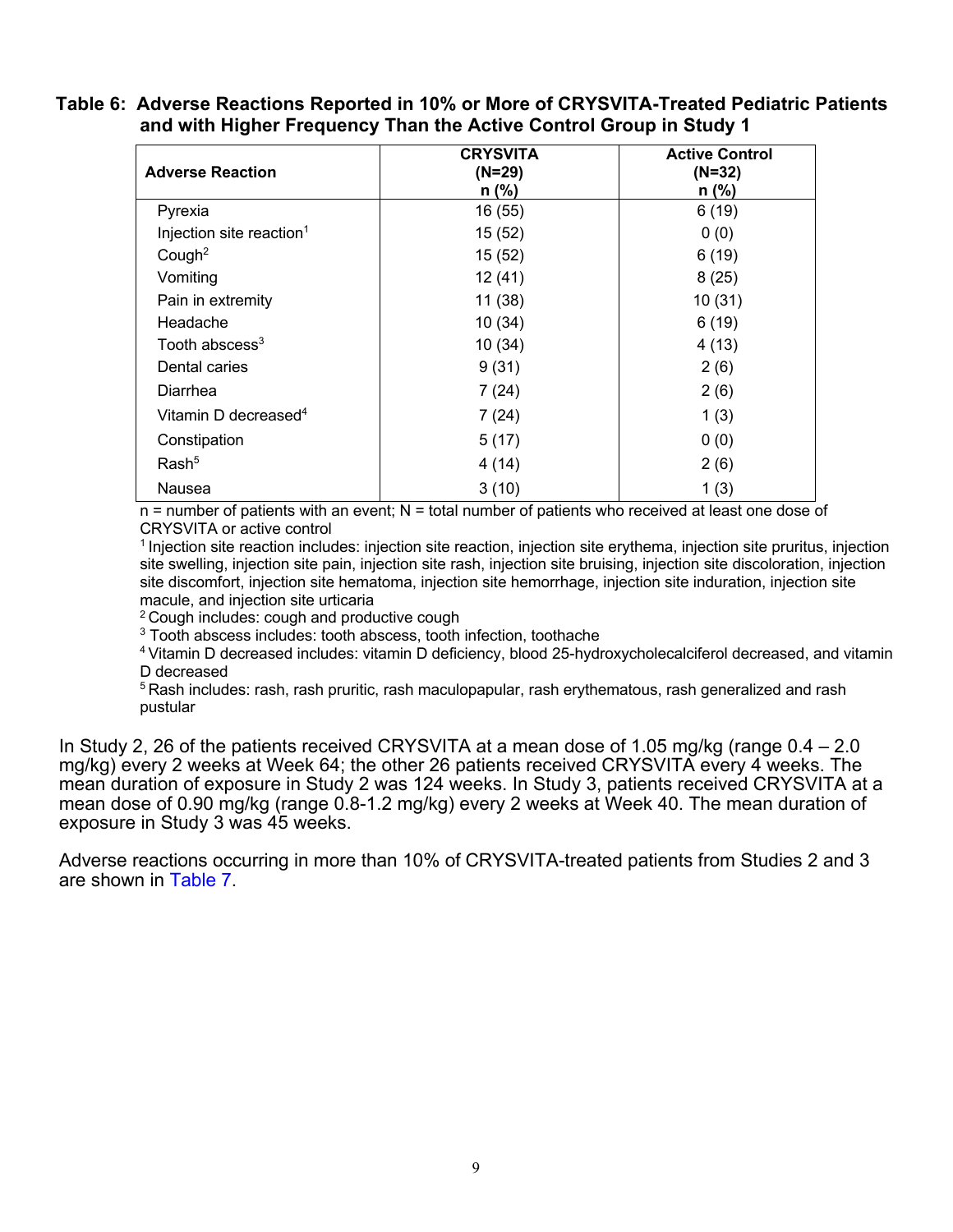| <b>Adverse Reaction</b>              | Study 2<br>$(N=52)$ | Study 3<br>$(N=13)$ | Overall<br>$(N=65)$ |
|--------------------------------------|---------------------|---------------------|---------------------|
|                                      | $n$ (%)             | n (%)               | n (%)               |
| Headache                             | 38(73)              | 1(8)                | 39(60)              |
| Injection site reaction <sup>1</sup> | 35(67)              | 3(23)               | 38(59)              |
| Vomiting                             | 25(48)              | 6(46)               | 31(48)              |
| Pyrexia                              | 23(44)              | 8(62)               | 31(48)              |
| Pain in extremity                    | 24 (46)             | 3(23)               | 27(42)              |
| Vitamin D decreased <sup>2</sup>     | 19(37)              | 2(15)               | 21 (32)             |
| Rash <sup>3</sup>                    | 14(27)              | 1(8)                | 15(23)              |
| Toothache                            | 12(23)              | 2(15)               | 14 (22)             |
| Myalgia                              | 9(17)               | 1(8)                | 10(15)              |
| Tooth abscess                        | 8(15)               | 3(23)               | 11(17)              |
| Dizziness <sup>4</sup>               | 8(15)               | 0(0)                | 8(12)               |

## **Table 7: Adverse Reactions Reported in More Than 10% of Pediatric Patients Receiving CRYSVITA in Studies 2 and 3**

n = number of patients with an event; N = total number of patients who received at least one dose of CRYSVITA <sup>1</sup> Injection site reaction includes: injection site reaction, injection site erythema, injection site pruritus,

injection site swelling, injection site pain, injection site rash, injection site bruising, injection site discoloration, injection site discomfort, injection site hematoma, injection site hemorrhage, injection site

induration, injection site macule, and injection site urticaria

2Vitamin D decreased includes: vitamin D deficiency, blood 25-hydroxycholecalciferol decreased, and vitamin D decreased

<sup>3</sup> Rash includes: rash, rash pruritic, rash maculopapular, and rash pustular

*<sup>4</sup>*Dizziness includes: dizziness, and dizziness exertional

# *Hypersensitivity Reactions*

In Study 1 (N=29 for CRYSVITA arm), the most frequent hypersensitivity reactions were rash (10%), injection site rash (10%) and injection site urticaria (7%). In Studies 2 and 3 (N=65), the most frequent hypersensitivity reactions were rash (22%), injection site rash (6%), and urticaria (5%).

# *Hyperphosphatemia*

In pediatric studies, no events of hyperphosphatemia were reported.

# *Injection Site Reactions (ISR)*

In Study 1 (N=29 for CRYSVITA arm), 52% of the patients had a local injection site reaction (e.g. injection site urticaria, erythema, rash, swelling, bruising, pain, pruritus, and hematoma) at the site of CRYSVITA injection. In Studies 2 and 3 (N=65), approximately 58% of the patients had a local injection site reaction at the site of CRYSVITA injection. Injection site reactions were generally mild in severity, occurred within 1 day of injection, lasted approximately 1 to 3 days, required no treatment, and resolved in almost all instances.

# Adverse Reactions in Adult Patients with XLH

The safety of CRYSVITA in adult patients with XLH was demonstrated in a randomized, double-blind, placebo-controlled study (Study 4) of 134 patients, age 20-63 years (mean age 41 years), of whom most were white/Caucasian (81%) and female (65%). A total of 68 and 66 patients received at least one dose of CRYSVITA or placebo, respectively. The mean dose of CRYSVITA was 0.95 mg/kg (range 0.3 – 1.2 mg/kg) subcutaneously every 4 weeks. Adverse reactions reported in more than 5%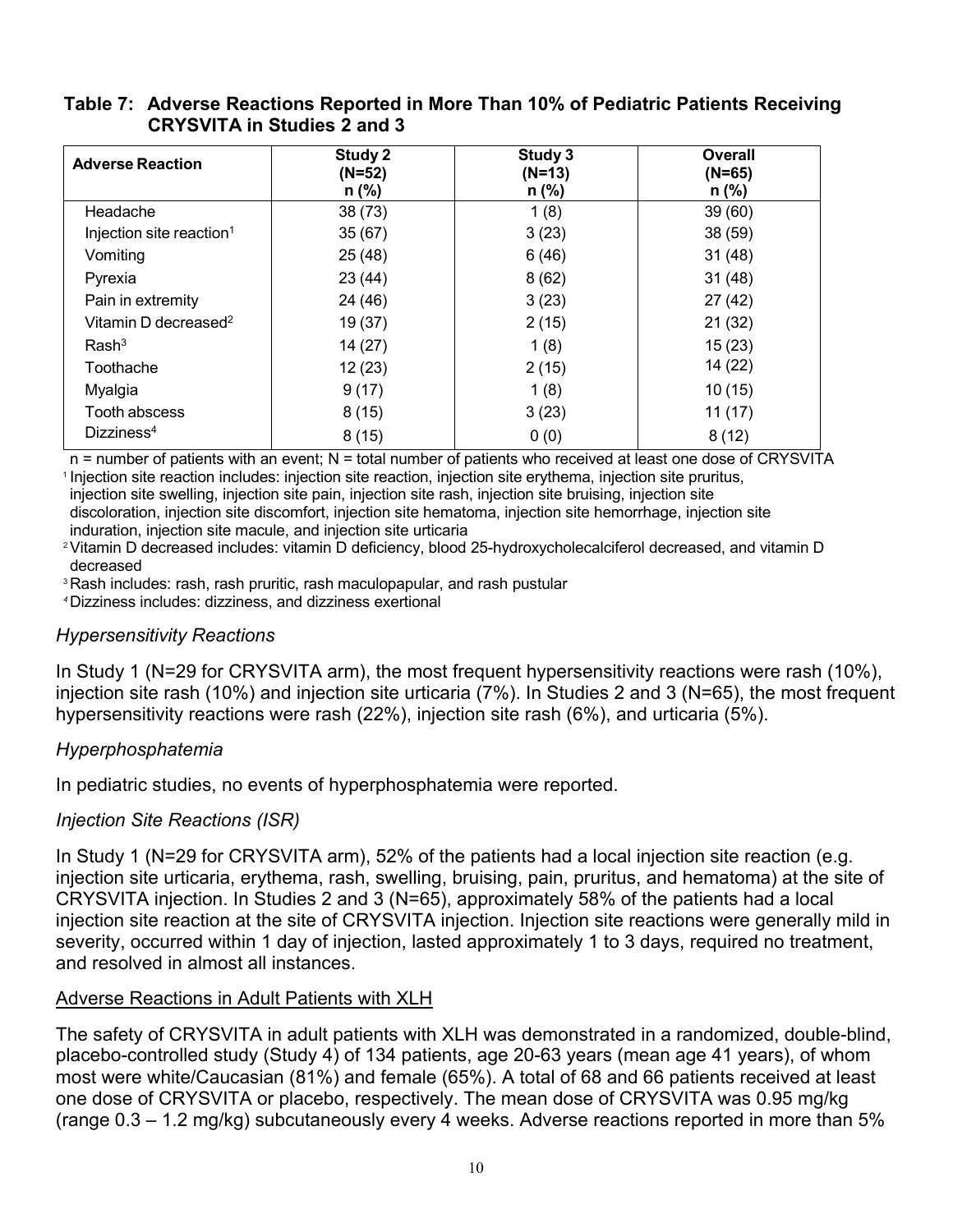of CRYSVITA-treated patients and 2 patients or more than with placebo from the 24-week placebocontrolled portion of Study 4 are shown in Table 8.

#### **Table 8: Adverse Reactions Occurring in More Than 5% of CRYSVITA-Treated Adult Patients and in at Least 2 Patients More Than with Placebo in the 24-Week Placebo-Controlled Period of Study 4**

| <b>Adverse Reaction</b>                 | <b>CRYSVITA</b><br>$(N=68)$<br>$n$ (%) | <b>Placebo</b><br>$(N=66)$<br>$n$ (%) |
|-----------------------------------------|----------------------------------------|---------------------------------------|
| Back pain                               | 10(15)                                 | 6(9)                                  |
| Headache $1$                            | 9(13)                                  | 6(9)                                  |
| Tooth infection <sup>2</sup>            | 9(13)                                  | 6(9)                                  |
| Restless legs syndrome                  | 8(12)                                  | 5(8)                                  |
| Vitamin D decreased <sup>3</sup>        | 8(12)                                  | 3(5)                                  |
| <b>Dizziness</b>                        | 7(10)                                  | 4(6)                                  |
| Muscle spasms                           | 5(7)                                   | 2(3)                                  |
| Constipation                            | 6(9)                                   | 0(0)                                  |
| Blood phosphorus increased <sup>4</sup> | 4(6)                                   | 0(0)                                  |

 $n =$  number of patients with an event; N = total number of patients who received at least one dose of CRYSVITA or placebo <sup>1</sup> Headache includes: headache, and head discomfort

<sup>2</sup> Tooth infection includes: tooth abscess, and tooth infection

3 Vitamin D decreased includes: vitamin D deficiency, blood 25-hydroxycholecalciferol decreased, and vitamin D decreased 4 Blood phosphorus increased includes: blood phosphorus increased, and hyperphosphatemia

The 24-week placebo controlled study was followed by a 24-week open-label treatment period in which all patients received CRYSVITA subcutaneously every 4 weeks. No new adverse reactions were identified in the open-label extension period.

#### *Hypersensitivity Reactions*

In the double-blind period of Study 4, approximately 6% of patients in both the CRYSVITA and placebo treatment groups experienced a hypersensitivity event. The events were mild or moderate and did not require discontinuation.

## *Hyperphosphatemia*

In the double-blind period of Study 4, 7% of patients in the CRYSVITA treatment group experienced hyperphosphatemia meeting the protocol-specified criteria for dose reduction (either a single serum phosphorus greater than 5.0 mg/dL or serum phosphorus greater than 4.5 mg/dL [the upper limit of normal] on two occasions). The hyperphosphatemia was managed with dose reduction. The dose for all patients meeting the protocol-specified criteria was reduced 50 percent. A single patient required a second dose reduction for continued hyperphosphatemia.

## *Injection Site Reactions (ISR)*

In the double-blind period of Study 4, approximately 12% of patients in both the CRYSVITA and placebo treatment groups had a local reaction (e.g. injection site reaction, erythema, rash, bruising, pain, pruritus, and hematoma) at the site of the injection. Injection site reactions were generally mild in severity, occurred within 1 day of injection, lasted approximately 1 to 3 days, required no treatment, and resolved in almost all instances.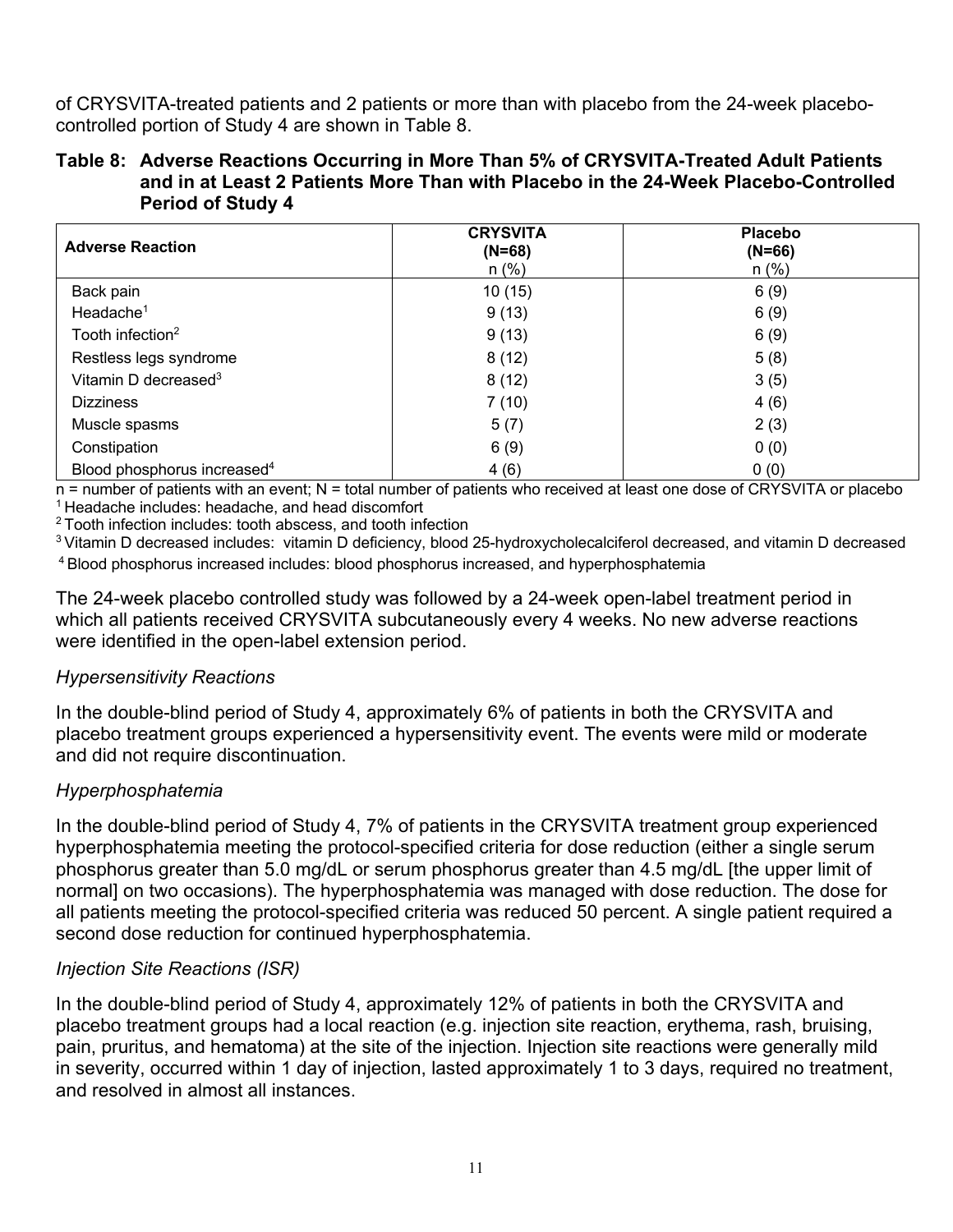### *Restless Legs Syndrome (RLS)*

In the double-blind period of Study 4, approximately 12% of the CRYSVITA treatment group had worsening of baseline restless legs syndrome (RLS) or new onset RLS of mild to moderate severity; these events did not lead to dose discontinuation. Nonserious RLS has also been reported in other repeat dose adult XLH studies; in one case, worsening baseline RLS led to drug discontinuation and subsequent resolution of the event.

### *Spinal Stenosis*

Spinal stenosis is prevalent in adults with XLH and spinal cord compression has been reported. In the CRYSVITA phase 2 and phase 3 studies of adults with XLH (total N=176), a total of 7 patients underwent spinal surgery. Most of these cases appeared to involve progression of a pre-existing spinal stenosis. It is unknown if CRYSVITA therapy exacerbates spinal stenosis or spinal cord compression.

#### Adverse Reactions in Patients with TIO

The safety of CRYSVITA in patients with TIO was demonstrated in two single-arm clinical studies (Study 6 and Study 7) that enrolled a total of 27 patients. Fourteen patients were male, and patients ranged from 33 to 73 years of age. The mean dose of CRYSVITA was 0.77 mg/kg every 4 weeks and the mean duration of exposure was 121 weeks.

Adverse reactions reported in adult TIO patients in the pooled data from Study 6 and Study 7 are shown in Table 9.

#### **Table 9: Adverse Reactions Reported in Adult Patients with TIO Based on Study 6 and Study 7 (N=27)**

| <b>Adverse Reaction</b>              | <b>Overall</b><br>$(N=27)$<br>$n$ (%) |
|--------------------------------------|---------------------------------------|
| Tooth abscess <sup>1</sup>           | 5(19)                                 |
| Muscle spasms                        | 5(19)                                 |
| <b>Dizziness</b>                     | 4(15)                                 |
| Constipation                         | 4(15)                                 |
| Injection site reaction <sup>2</sup> | 4(15)                                 |
| Rash <sup>3</sup>                    | 4(15)                                 |
| Headache                             | 3(11)                                 |
| Vitamin D deficiency                 | 2(7)                                  |
| Hyperphosphatemia                    | 2(7)                                  |
| Restless legs syndrome               | 2(7)                                  |

 $1$  Tooth abscess is defined by PTs "Tooth abscess" and "Tooth ache"

<sup>2</sup> Injection Site Reactions is defined by PTs "Injection Site Reaction", "Injection Site Pain" and "Injection Site Swelling" <sup>3</sup> Rash is defined by PTs "Rash" and "Rash papular"

#### *Hypersensitivity reactions*

In the pooled data for Studies 6 and 7, 22% of patients experienced a hypersensitivity reaction. The most frequent hypersensitivity reactions were eczema (11%) and rash (11%). The events were mild or moderate in severity.

*Hyperphosphatemia*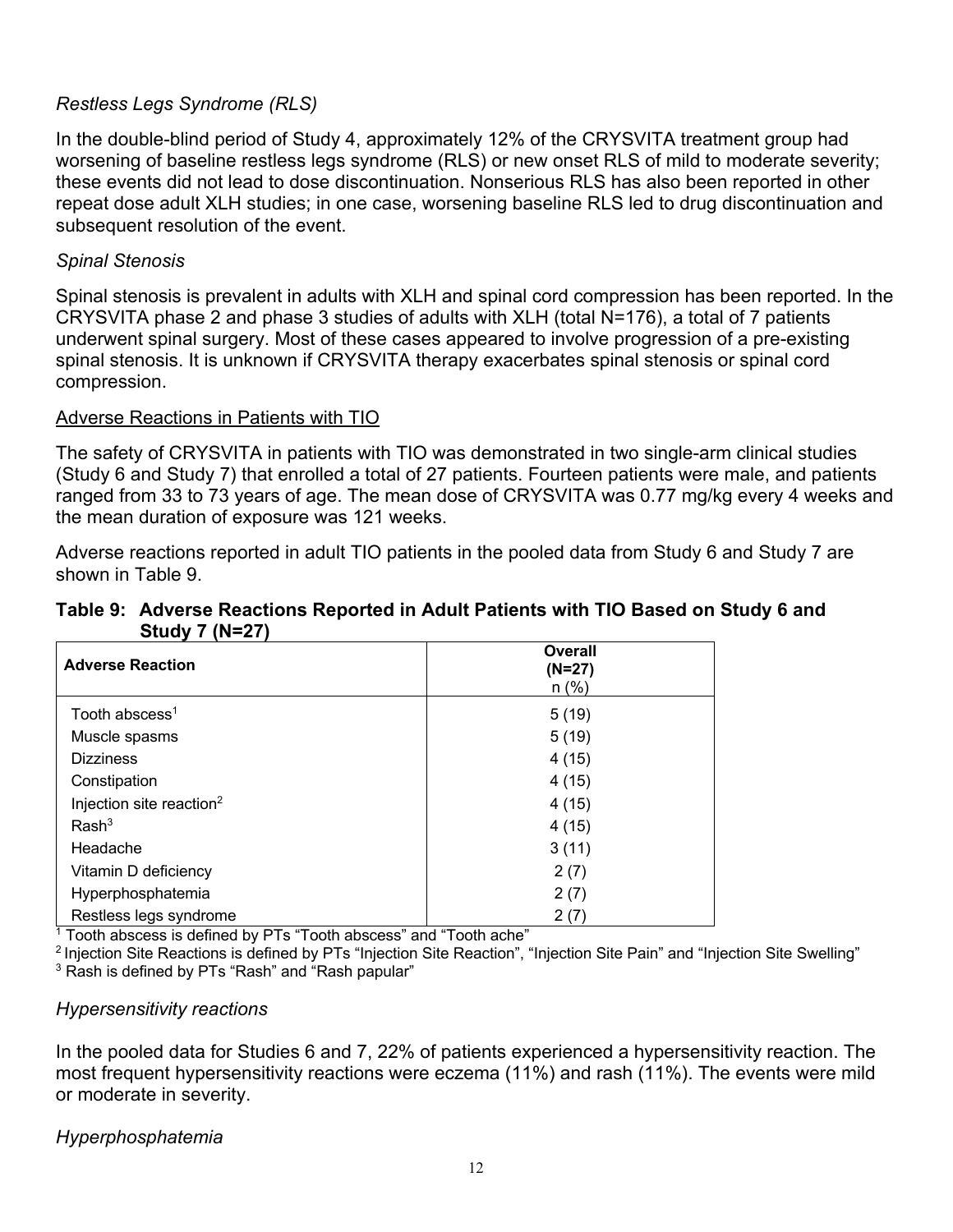In the pooled data for Studies 6 and 7, 2 patients (7%) experienced hyperphosphatemia which was managed with dose reduction.

## *Injection site reactions*

The frequency of injection site reactions was 15% (injection site reaction, injection site pain, and injection site swelling). The injection site reactions were generally mild in severity, required no treatment and resolved in all cases.

## *Restless Legs Syndrome*

In the pooled data for Studies 6 and 7, 2 patients (7%) experienced symptoms of restless legs syndrome, which were mild and did not require treatment interruption.

# **6.2 Immunogenicity**

As with all therapeutic proteins, there is potential for immunogenicity. The detection of antibody formation is highly dependent on the sensitivity and specificity of the assay. Additionally, the observed incidence of antibody (including neutralizing antibody) positivity in an assay may be influenced by several factors including assay methodology, sample handling, timing of sample collection, concomitant medications, and underlying disease. For these reasons, comparison of the incidence of antibodies to burosumab-twza in the studies described below with the incidence of antibodies in other studies or to other products may be misleading.

In XLH clinical studies, none (0/13) of the 1- to 4-year-old patients, 19% (10/52) of the 5- to 12-yearold patients, and 15% (20/131) of the adult patients tested positive for anti-drug antibodies (ADA) after receiving CRYSVITA. Among these, three 5- to 12-year-old patients tested positive for neutralizing antibodies. The presence of ADA was not associated with clinically relevant changes in pharmacokinetics, pharmacodynamics, efficacy, and safety of burosumab in patients with XLH.

In one TIO clinical study, 14% (2/14) of the adult patients tested positive for ADA after receiving CRYSVITA. None of the ADA positive patients tested positive for neutralizing antibodies. In another TIO clinical study, none of the 13 adult patients tested positive for ADA after receiving CRYSVITA.

## **6.3 Postmarketing Experience**

The following adverse reactions have been identified during postapproval use of CRYSVITA. Because these reactions are reported voluntarily from a population of uncertain size, it is not always possible to reliably estimate their frequency or establish a causal relationship to drug exposure.

*Investigations:* Blood phosphorus increased has been reported in pediatric XLH patients receiving CRYSVITA.

# **7 DRUG INTERACTIONS**

# **7.1 Oral Phosphate and Active Vitamin D Analogs**

Concomitant use of CRYSVITA with oral phosphate and/or active vitamin D analogs will increase phosphate concentrations greater than expected with CRYSVITA alone. This increase may result in hyperphosphatemia which can induce nephrocalcinosis.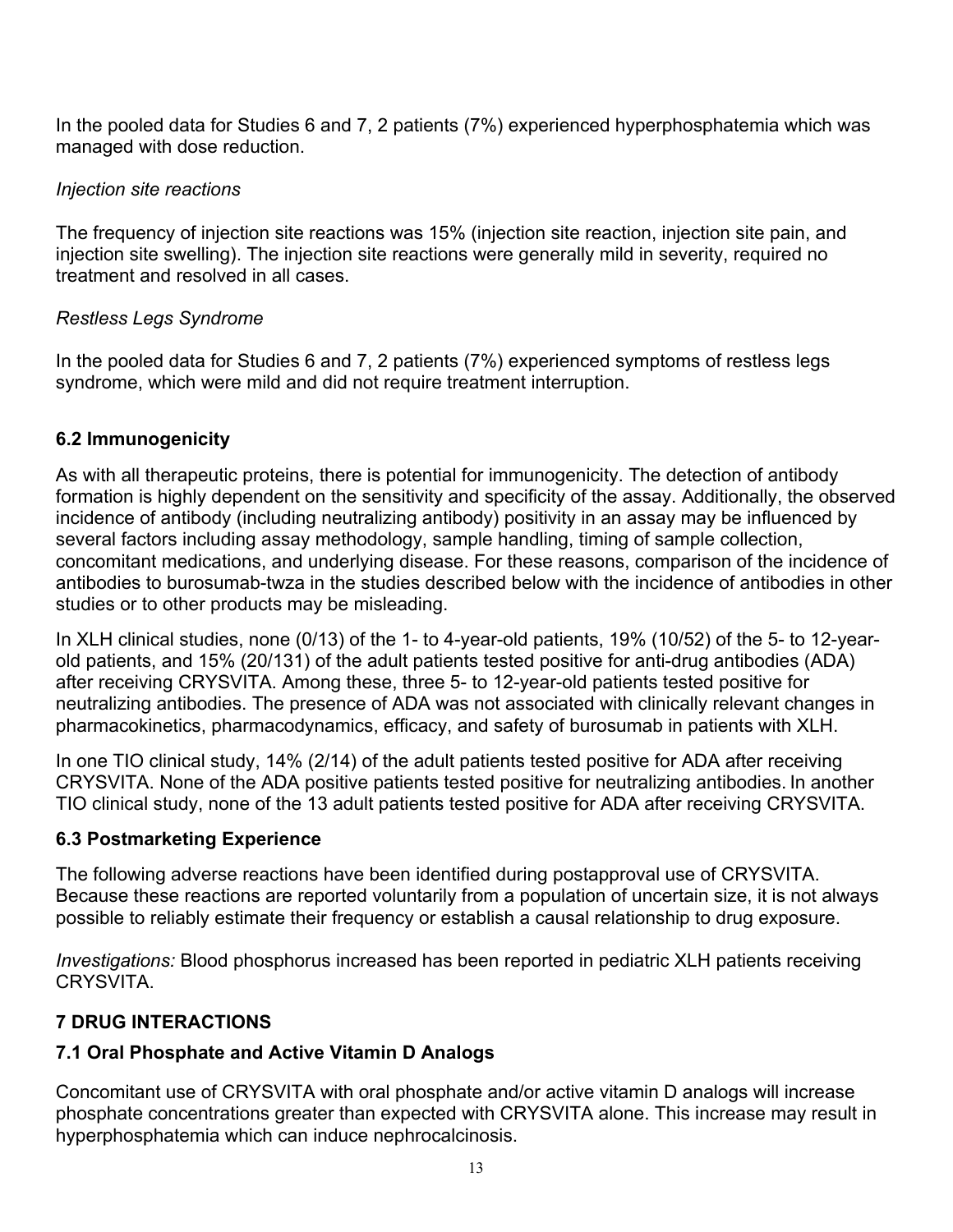Concomitant use of CRYSVITA with oral phosphate and/or active vitamin D analogs is contraindicated.

# **8 USE IN SPECIFIC POPULATIONS**

# **8.1 Pregnancy**

# Risk Summary

There are no available data on CRYSVITA use in pregnant women to inform a drug-associated risk of adverse developmental outcomes. In utero, burosumab-twza exposure in cynomolgus monkeys did not result in teratogenic effects. Adverse effects such as late fetal loss and preterm birth were observed in pregnant cynomolgus monkeys, however, these effects are unlikely to indicate clinical risk because they occurred at a drug exposure that was 15-fold higher, by AUC, than the human exposure at the maximum recommended human dose (MRHD) of 2 mg/kg every 2 weeks and were accompanied by maternal hyperphosphatemia and placental mineralization (*see Data*). Serum phosphorus levels should be monitored throughout pregnancy *[see Dosage and Administration (2.2)].* Report pregnancies to the Kyowa Kirin, Inc. Adverse Event reporting line at 1-888-756-8657.

The background risk of major birth defects and miscarriage for the indicated population is unknown; however, the estimated background risk in the U.S. general population of major birth defects is 2% to 4% and of miscarriage is 15% to 20% of clinically recognized pregnancies.

# Data

# *Animal Data*

In a reproductive toxicity study in pregnant cynomolgus monkeys, burosumab-twza was administered intravenously once every two weeks from Day 20 of pregnancy to parturition or cesarean section on Day 133, which includes the period of organogenesis, at doses of 0.2-, 2- and 15-fold human exposure at the adult MRHD of 2 mg/kg every 2 weeks. The treatment did not result in teratogenic effects in fetuses or offspring. An increase in late fetal loss, a shortened gestation period, and an increased incidence of preterm births were observed at 15-fold human exposure at the adult MRHD of 2 mg/kg every 2 weeks, concomitant with maternal hyperphosphatemia and placental mineralization. Burosumab-twza was detected in serum from fetuses indicating transport across the placenta. Hyperphosphatemia but no ectopic mineralization was present in fetuses and offspring of dams exposed to 15-fold human exposure at the MRHD of 2 mg/kg dose every 2 weeks. Burosumabtwza did not affect pre- and postnatal growth including survivability of the offspring.

# **8.2 Lactation**

# Risk Summary

There is no information regarding the presence of burosumab-twza in human milk, or the effects of burosumab-twza on milk production or the breastfed infant. Maternal IgG is present in breast milk. However, the effects of local gastrointestinal exposure and limited systemic exposure to burosumab-twza in the breastfed infant are unknown. The lack of clinical data during lactation precludes a clear determination of the risk of CRYSVITA to an infant during lactation. Therefore, the developmental and health benefits of breastfeeding should be considered along with the mother's clinical need for CRYSVITA and any potential adverse effects on the breastfed infant from CRYSVITA or from the underlying maternal condition.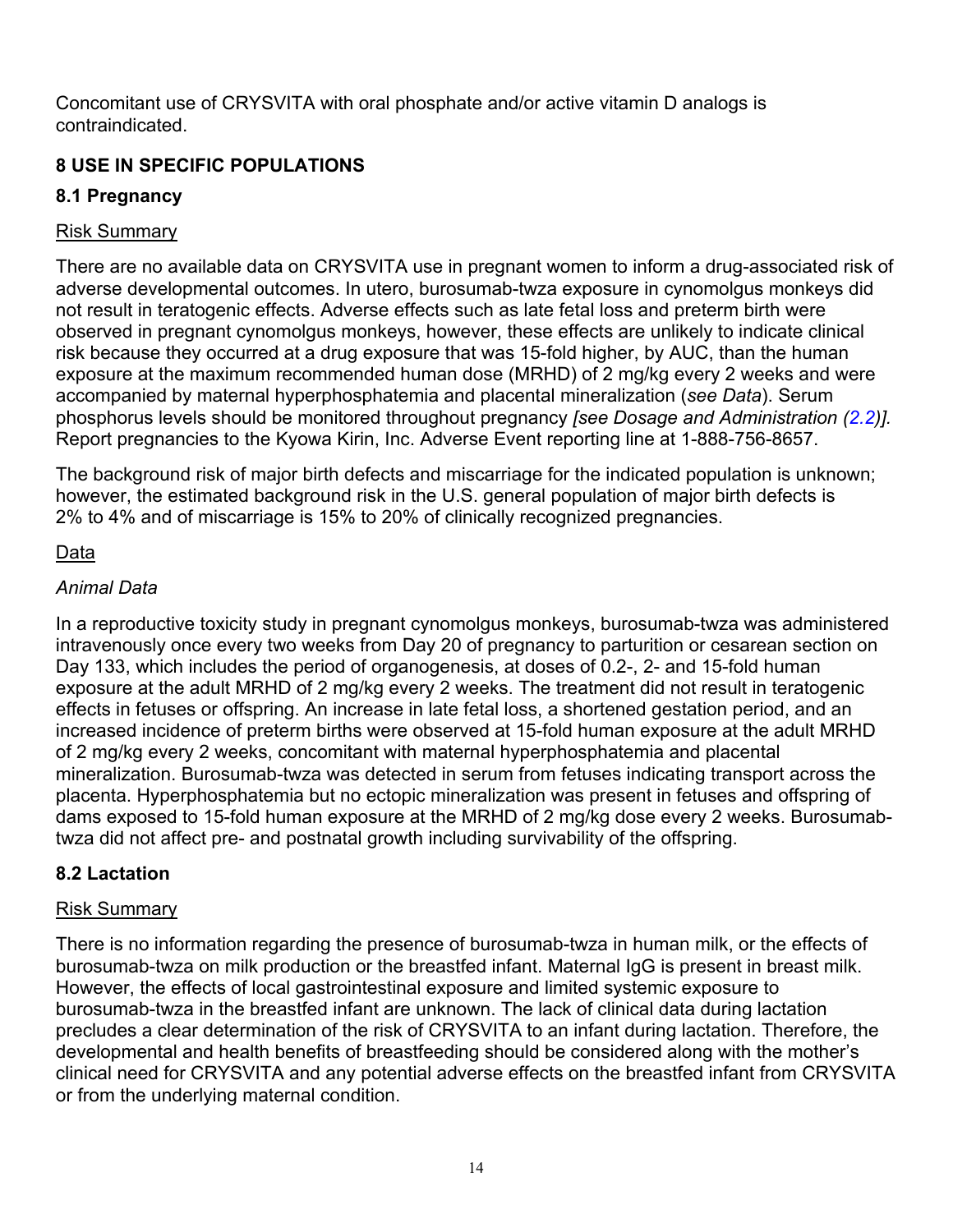## **8.4 Pediatric Use**

Safety and effectiveness of CRYSVITA have been established in pediatric patients 6 months and older. Safety and effectiveness in pediatric patients 1 year and older with XLH are based on one phase 3, open-label, active control study [61 patients 1-12 years of age (Study 1)] and two open-label studies [52 patients 5 to 12 years of age (Study 2), and 13 patients 1 to 4 years of age (Study 3)] evaluating serum phosphorus and radiographic findings. Safety and effectiveness in patients 6 months to 1 year and adolescents are supported by evidence from the studies in pediatric patients 1 year to less than 13 years of age with additional modeling and simulation of adult and pediatric pharmacokinetic (PK) and pharmacodynamic (PD) data to inform dosing *[see Adverse Reactions (6.1) and Clinical Studies (14)]*.

Safety and effectiveness for CRYSVITA in pediatric patients with XLH below the age of 6 months have not been established*.*

Safety and effectiveness of CRYSVITA in pediatric patients 2 years and older with TIO are supported by evidence from the studies in adult patients with TIO with additional modeling and simulation of PK data from adult and pediatric XLH patients and adult TIO patients to inform dosing.

Safety and effectiveness for CRYSVITA in pediatric patients with TIO below the age of 2 years have not been established.

## **8.5 Geriatric Use**

Clinical studies of CRYSVITA did not include sufficient numbers of patients aged 65 and over to determine whether they respond differently from younger patients. Other reported clinical experience has not identified differences in responses between the elderly and younger patients. In general, dose selection for an elderly patient should be cautious, usually starting at the low end of the dosing range, reflecting the greater frequency of decreased hepatic, renal, or cardiac function, and of concomitant disease or other drug therapy.

## **8.6 Renal Impairment**

The effect of renal impairment on the pharmacokinetics of burosumab-twza is unknown. However, renal impairment can induce abnormal mineral metabolism which will increase phosphate concentrations greater than expected with CRYSVITA alone. This increase may result in hyperphosphatemia which can induce nephrocalcinosis.

CRYSVITA is contraindicated in patients with severe renal impairment, defined as:

- pediatric patients with estimated glomerular filtration rate (eGFR) 15 mL/min/1.73m<sup>2</sup> to 29 mL/min/1.73m<sup>2</sup> or end stage renal disease (eGFR  $\leq$  15 mL/min/1.73m<sup>2</sup>)
- adult patients with creatinine clearance (CLcr) 15 mL/min to 29 mL/min or end stage renal disease (CLcr < 15 mL/min).

# **10 OVERDOSAGE**

There have been no reports of overdose with CRYSVITA. CRYSVITA has been administered in pediatric clinical trials without dose limiting toxicity using doses up to 2 mg/kg body weight with a maximal dose of 90 mg, administered every two weeks. In XLH adult clinical trials, no dose limiting toxicity has been observed using doses up to 1 mg/kg or a maximal total dose of 128 mg every 4 weeks. In non-XLH rabbits and cynomolgus monkeys, ectopic mineralization in multiple tissues and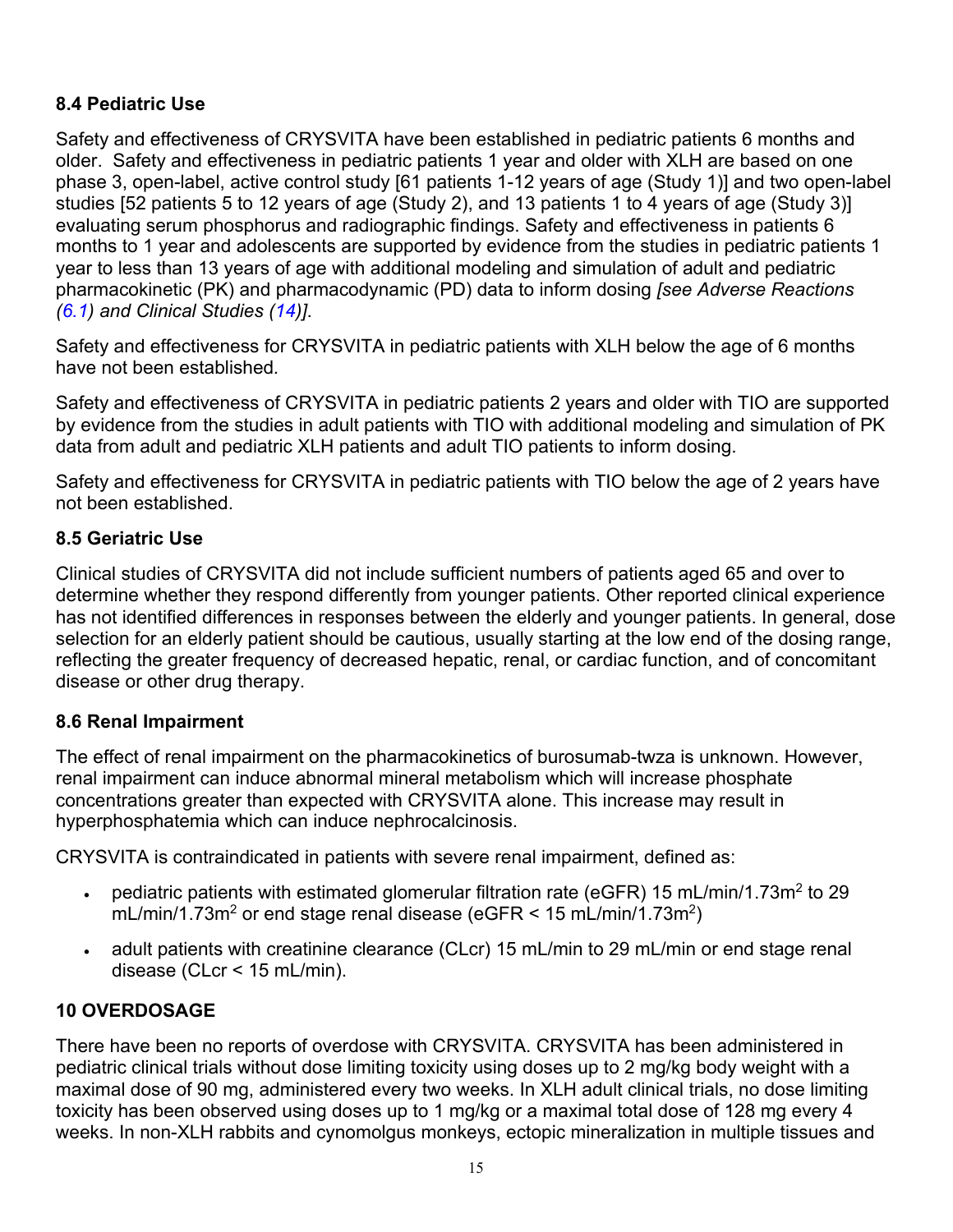organs was observed at doses of burosumab-twza that resulted in supra-physiologic serum phosphate levels. Adverse effects on bone including reductions in bone mineral density, bone mineralization and bone strength were also observed at exposure greater than human exposure [*see Nonclinical Toxicology (13.2)*].

In case of overdose, it is recommended that serum phosphorus levels, serum calcium levels and renal function be measured immediately and monitored periodically until resolution to normal/baseline levels. In case of hyperphosphatemia, withhold CRYSVITA and initiate appropriate medical treatment.

# **11 DESCRIPTION**

Burosumab-twza is a human immunoglobulin G subclass 1 (IgG1), anti-human fibroblast growth factor 23 (FGF23) antibody produced by recombinant DNA technology using Chinese hamster ovary cells. Burosumab-twza is composed of two heavy chain (γ1-chain) molecules and two light chain (κ-chain) molecules. Each heavy chain has an N-linked carbohydrate moiety at asparagine 297 (Asn297). The molecular weight of burosumab-twza determined by mass spectrometry is approximately 147,000.

CRYSVITA (burosumab-twza) injection for subcutaneous administration is supplied as a sterile, preservative-free, clear to slightly opalescent and colorless to pale brown-yellow solution in a single-dose vial.

Each 1 mL of solution contains 10 mg, 20 mg or 30 mg of burosumab-twza, L-histidine (1.55 mg), L-methionine (1.49 mg), polysorbate 80 (0.5 mg), D-sorbitol (45.91 mg) in Water for Injection, USP. Hydrochloric acid may be used to adjust to a pH of 6.25.

# **12 CLINICAL PHARMACOLOGY**

# **12.1 Mechanism of Action**

X-linked hypophosphatemia is caused by excess fibroblast growth factor 23 (FGF23) which suppresses renal tubular phosphate reabsorption and the renal production of 1,25 dihydroxy vitamin D. Burosumab-twza binds to and inhibits the biological activity of FGF23 restoring renal phosphate reabsorption and increasing the serum concentration of 1,25 dihydroxy vitamin D.

## **12.2 Pharmacodynamics**

Following SC administration in XLH and TIO patients, higher burosumab-twza concentrations were associated with greater increase of serum phosphorus levels. The increase in serum phosphorus was reversible and returned to baseline with elimination of systemic burosumab-twza*.*

Ratio of renal tubular maximum reabsorption rate of phosphate to glomerular filtration rate (TmP/GFR) showed dose-dependent increases from baseline *[see Clinical Studies (14)].*

Elevation in serum total FGF23 was observed after initiation of burosumab-twza treatment, however, the clinical implication is unknown.

# **12.3 Pharmacokinetics**

The following pharmacokinetic parameters were observed in patients with XLH administered the approved recommended starting dosage based on a 70 kg patient, unless otherwise specified. Based on the population PK analysis, the PK characteristics of burosumab-twza were similar between patients with XLH and TIO.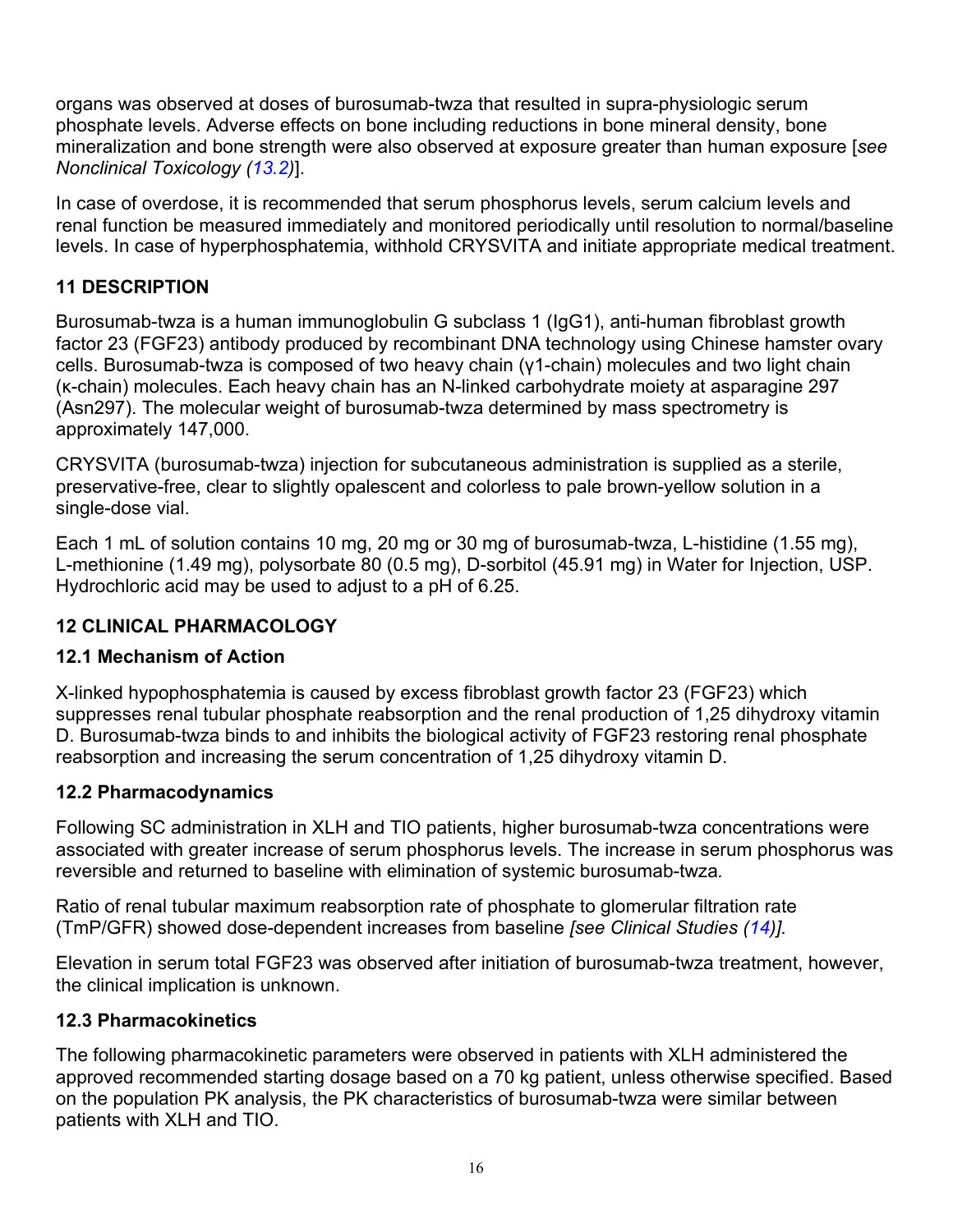Burosumab-twza exhibited linear pharmacokinetics following SC injections within the dose range of 0.1 to 1 mg/kg (0.08 to 0.8 times the maximum approved recommended dosage based on a 70 kg patient with XLH).

The steady-state trough mean ( $\pm$  SD) concentration of burosumab-twza was 5.8 ( $\pm$  3.4) mcg/mL in adult XLH patients.

### Absorption

The burosumab-twza mean  $T_{\text{max}}$  values ranged from 8 to 11 days.

#### **Distribution**

The apparent volume of distribution of burosumab-twza is 8 L.

### **Elimination**

The apparent clearance is 0.290 L/day. The half-life of burosumab-twza is approximately 19 days.

#### Metabolism

The exact pathway for burosumab-twza metabolism has not been characterized. Burosumab-twza is expected to be degraded into small peptides and amino acids via catabolic pathways.

### Specific Populations

No clinical significant difference in burosumab-twza pharmacokinetics was observed based on age.

The effect of renal or hepatic impairment on the pharmacokinetics of burosumab-twza is unknown.

#### *Pediatric Patients*

The steady-state trough concentration was 15.8 (± 9.4) mcg/mL in XLH patients aged 5-12 years, and 11.2 ( $\pm$  4.6) mcg/mL in XLH patients aged 1-4 years.

## *Body Weight*

Clearance and volume of distribution of burosumab-twza increases with body weight.

#### Drug Interaction Studies

No drug interaction studies have been conducted with CRYSVITA.

## **13 NONCLINICAL TOXICOLOGY**

## **13.1 Carcinogenesis, Mutagenesis, Impairment of Fertility**

The carcinogenic potential of burosumab-twza has not been evaluated in long term animal studies.

Studies have not been performed to evaluate the mutagenic potential of burosumab-twza.

No specific fertility studies have been performed in animals to evaluate the effects of burosumab-twza.

Toxicology studies with burosumab-twza of up to 40 weeks duration in cynomolgus monkeys did not show significant adverse effects on female reproductive organs at doses up to 16-fold human exposure at the maximum recommended human dose (MRHD) of 2 mg/kg every 2 weeks. In male monkeys, minimal mineralization of the rete testis or seminiferous tubules associated with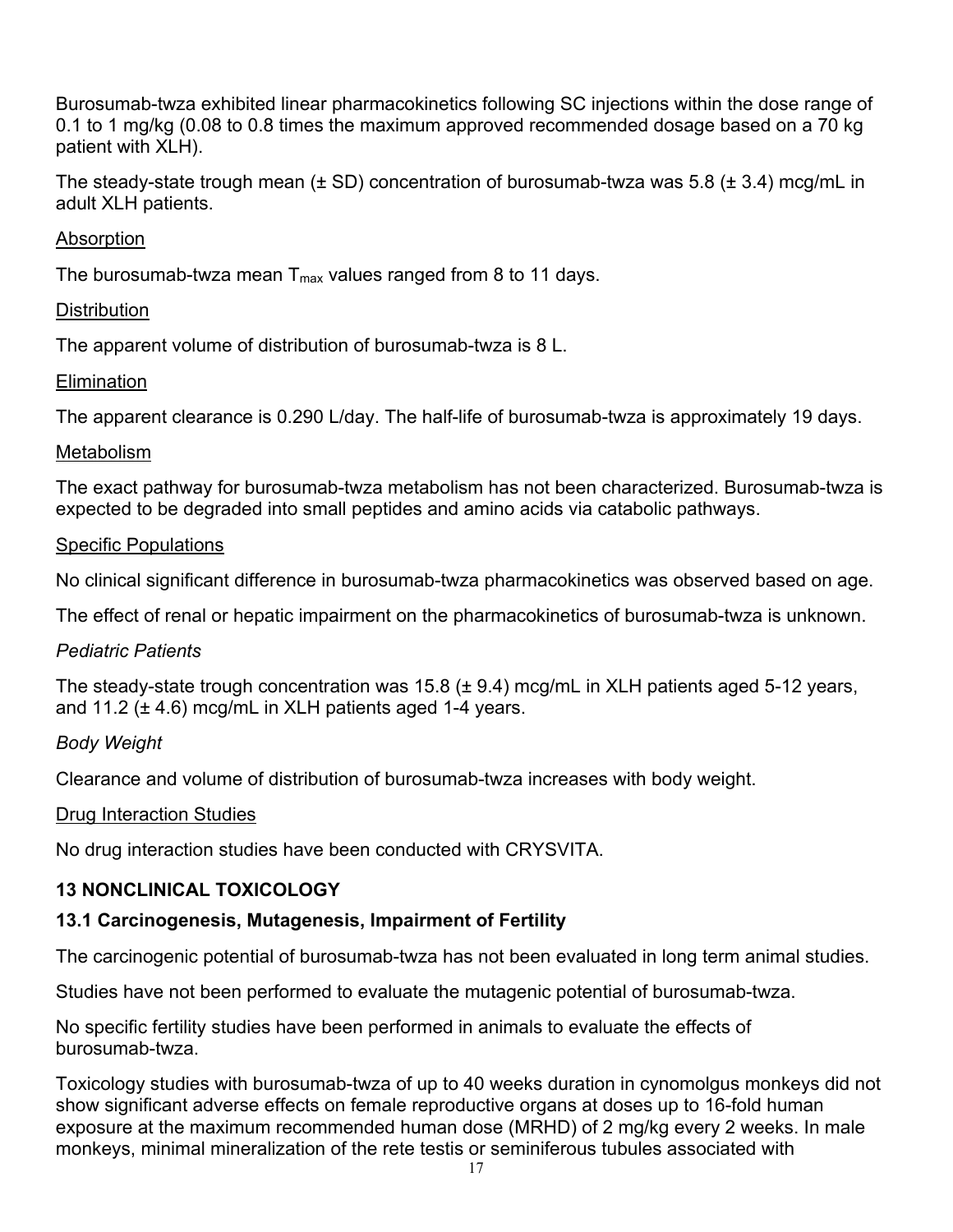hyperphosphatemia was observed at 3- to 9-fold human exposure at the MRHD of 2 mg/kg every 2 weeks, but semen analysis did not show any adverse effects.

# **13.2 Animal Toxicology and/or Pharmacology**

In rabbits and cynomolgus monkeys, inhibition of FGF23 signaling by burosumab-twza increased serum phosphate and 1,25 dihydroxy vitamin D. Ectopic mineralization in multiple tissues and organs was observed at doses of burosumab-twza that resulted in supra-physiologic serum phosphate levels. In a study in wild type (WT) and hypophosphatemic Hyp mice, a murine model of XLH, ectopic mineralization was markedly less in Hyp mice.

In adult cynomolgus monkeys, burosumab-twza increased bone turnover, mineral content and/or mineral density and cortical thickness at 9- to 16-fold human exposure at the MRHD of 2 mg/kg every 2 weeks. Adverse effects on bone, including reductions in bone mineral density, bone mineralization and bone strength were observed in adult male monkeys at 9- to 11-fold human exposure at the MRHD of 2 mg/kg every 2 weeks.

In juvenile cynomolgus monkeys, burosumab-twza increased bone turnover, mineral content and/or mineral density and/or cortical thickness at 0.2- to 2-fold clinical pediatric exposure. Bone mineralization was decreased in a male monkey at 2-fold pediatric exposure but there was no effect on bone strength. Burosumab-twza did not affect bone development in juvenile monkeys at doses up to 2-fold pediatric exposure.

# **14 CLINICAL STUDIES**

# **14.1 Pediatric X-linked Hypophosphatemia**

CRYSVITA has been evaluated in three studies enrolling a total of 126 pediatric patients with XLH.

Study 1 (NCT 02915705) is a 64-week randomized, open-label study in 61 pediatric XLH patients, 1 to 12 years old that compared treatment with CRYSVITA to active control (oral phosphate and active vitamin D). At time of first dose the mean age of patients was 6.3 years and 44% were male. All patients had radiographic evidence of rickets at baseline, with an RSS score of ≥ 2.0 and had received oral phosphate and active vitamin D analogs for a mean (SD) duration of 4 (3.1) years. Oral phosphate and active vitamin D analogs were discontinued prior to study enrollment for a 7-day washout period and then reinitiated for patients in the active control group. Patients were randomized to receive either CRYSVITA at a starting dose of 0.8 mg/kg every two weeks or oral phosphate (recommended dose 20-60 mg/kg/day) and active vitamin D (recommended doses calcitriol 20-30 ng/kg/day or alfacalcidol 40-60 ng/kg/day). Patients randomized to active control received a mean oral phosphate dose of approximately 41 mg/kg/day (range 18 to 110 mg/kg/day) at Week 40 and approximately 46 mg/kg/day (range 18 mg/kg/day to 166 mg/kg/day) at Week 64. They also received either a mean oral calcitriol dose of 26 ng/kg/day at Week 40 and 27 ng/kg/day at Week 64 or a therapeutically equivalent amount of alfacalcidol. Eight patients in the CRYSVITA arm titrated up to 1.2 mg/kg based on serum phosphorus measurements. All patients completed at least 64 weeks on study.

# Serum Phosphorus

In Study 1, CRYSVITA increased mean (SD) serum phosphorus levels from 2.4 (0.24) mg/dL at baseline to 3.3 (0.43) mg/dL at Week 40 and to 3.3 (0.42) mg/dL at Week 64. In the active control group, mean (SD) serum phosphorus concentrations increased from 2.3 (0.26) mg/dL at baseline to 2.5 (0.34) mg/dL at Week 40 and to 2.5 (0.39) mg/dL at Week 64. The renal phosphate reabsorptive capacity as assessed by TmP/GFR increased in the CRYSVITA-treated patients from a mean (SD) of 2.2 (0.37) mg/dL at baseline to 3.4 (0.67) mg/dL and 3.3 (0.65) mg/dL at Week 40 and Week 64, respectively. In the active control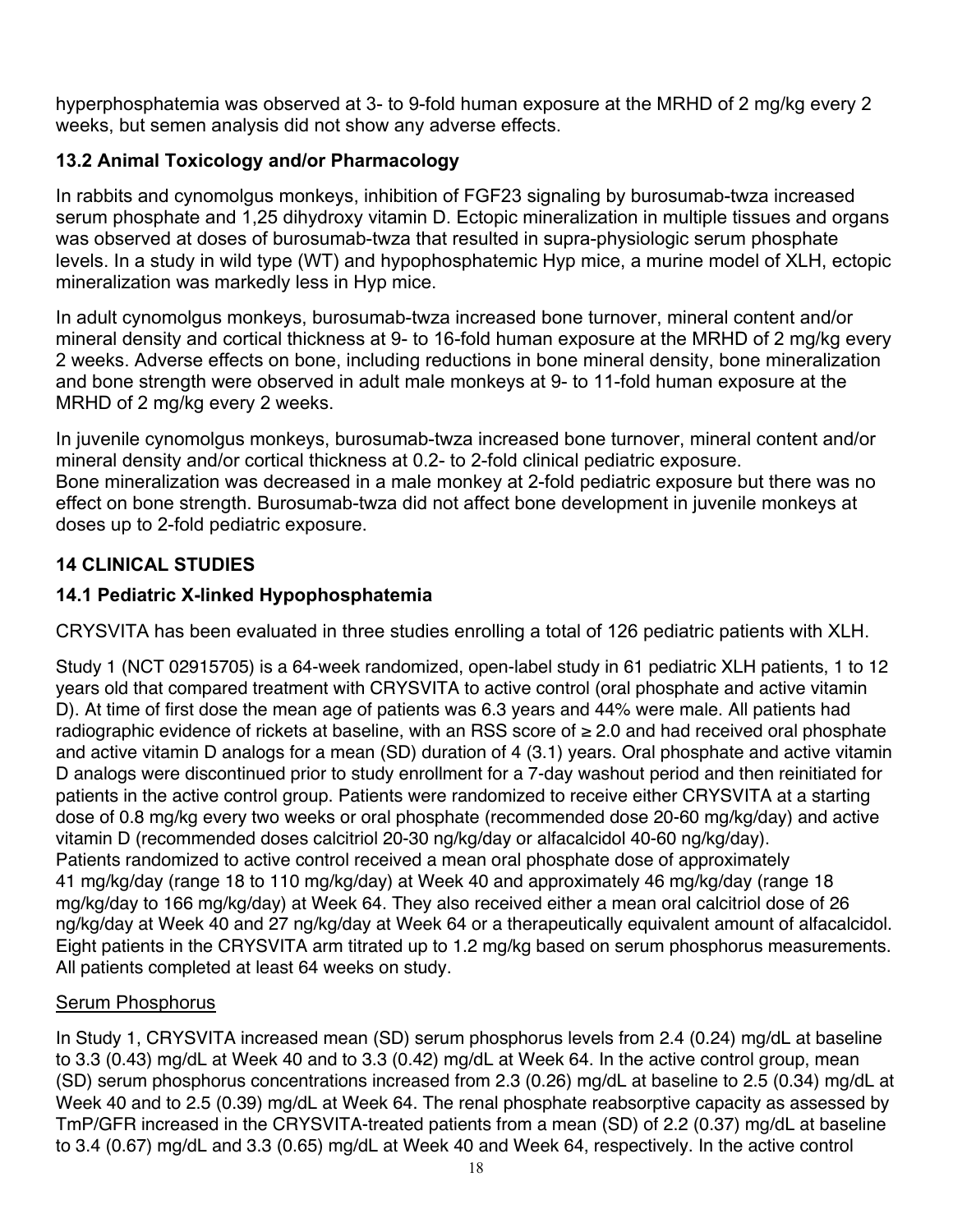group, mean (SD) TmP/GFR decreased from 2.0 (0.33) mg/dL at Baseline to 1.8 (0.35) mg/dL at Week 40, and remained below baseline at Week 64 at 1.9 (0.49) mg/dL.





The dotted line represents the lower limit of normal (3.2 mg/dL) for patients in Study 1.

## Radiographic Evaluation of Rickets

Radiographs were examined to assess XLH-related rickets using the 10-point Thacher Rickets Severity Score (RSS) and the 7-point Radiographic Global Impression of Change (RGI-C). The RSS score is assigned based on images of the wrist and knee from a single timepoint, with higher scores indicating greater rickets severity. The RGI-C score is assigned based on side-by-side comparisons of wrist and knee radiographs from two timepoints, with higher scores indicating greater improvement in radiographic evidence of rickets. A RGI-C score of +2.0 was defined as radiographic evidence of substantial healing.

In Study 1, baseline mean (SD) total RSS was 3.2 (0.98) in the CRYSVITA group and 3.2 (1.14) in the active control group. After 40 weeks of treatment with CRYSVITA, mean total RSS decreased from 3.2 to 1.1 (0.72) and from 3.2 to 2.5 (1.09) in the active control group. LS mean (SE) RGI-C Global score was +1.9 (0.11) in the CRYSVITA group and +0.8 (0.11) in the active control group at Week 40 (see Table 10). At Week 40, 21 of the 29 patients in the CRYSVITA group and 2 of the 32 patients in the active control arm achieved a RGI-C global score  $\geq$  +2.0. These findings were maintained at Week 64 as shown in Table 10.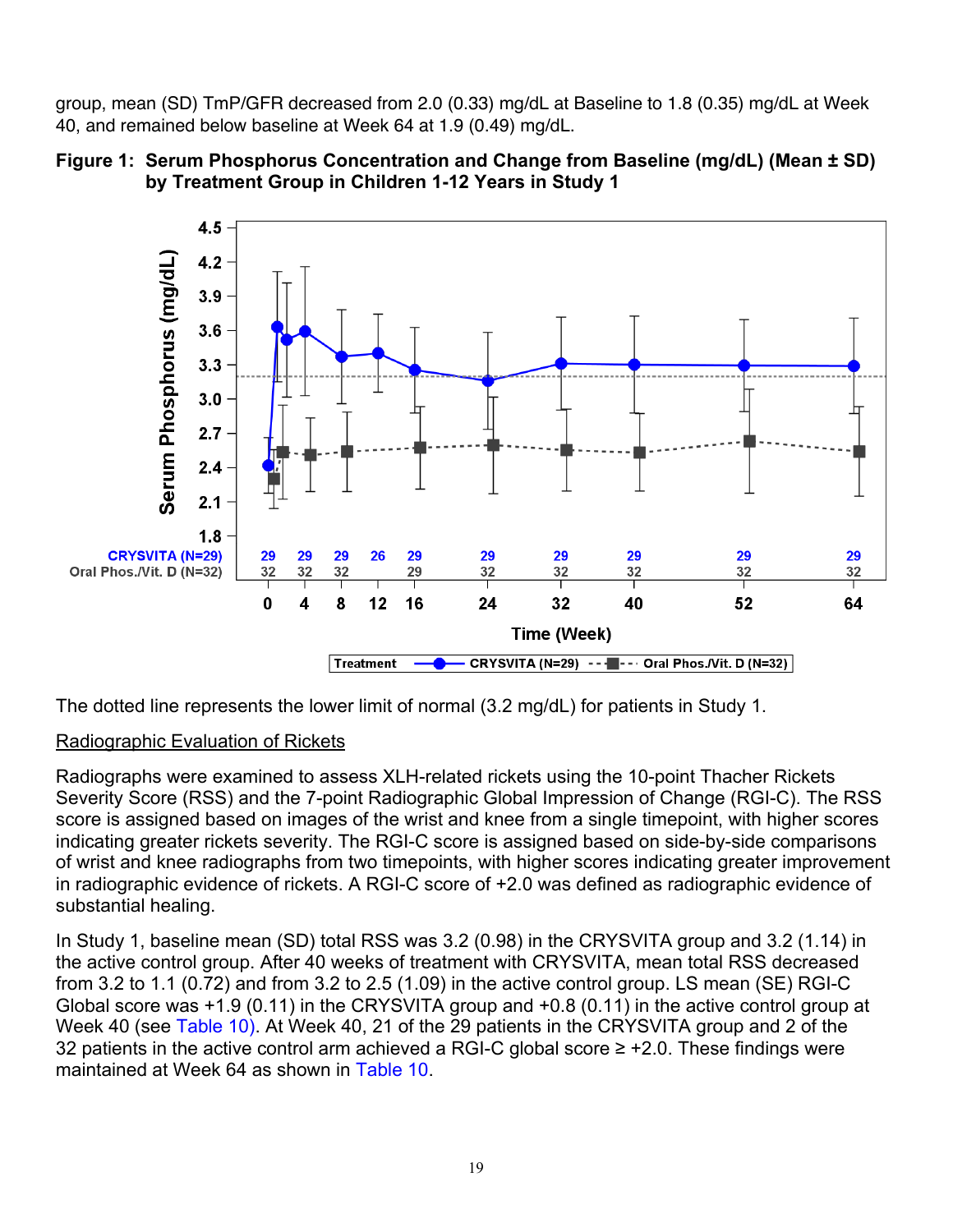## **Table 10: Rickets Response in Children 1-12 Years Receiving CRYSVITA Every 2 Weeks in Study 1**

| <b>Endpoint</b><br>Timepoint                                                                           | <b>CRYSVITA Every 2 Weeks</b><br>$(N=29)$ | <b>Active Control</b><br>$(N=32)$ |
|--------------------------------------------------------------------------------------------------------|-------------------------------------------|-----------------------------------|
| <b>RSS Total Score</b>                                                                                 |                                           |                                   |
| Baseline Mean (SD)                                                                                     | 3.2(0.98)                                 | 3.2(1.14)                         |
| LS Mean change from baseline in total score <sup>a</sup> (reduction indicates improvement) with 95% CI |                                           |                                   |
| Week 40                                                                                                | $-2.0$ ( $-2.33$ , $-1.75$ )              | $-0.7$ $(-0.98, -0.43)$           |
| Week 64                                                                                                | $-2.2$ ( $-2.46$ , $-2.00$ )              | $-1.0$ ( $-1.31$ , $-0.72$ )      |
| <b>RGI-C Global Score</b> b                                                                            |                                           |                                   |
| LS Mean score <sup>a</sup> (positive indicates healing) with 95% CI                                    |                                           |                                   |
| Week 40                                                                                                | $+1.9$ (+1.70, +2.14)                     | $+0.8 (+0.56, +0.99)$             |
| Week 64                                                                                                | $+2.06 (+1.91, +2.20)$                    | $+1.03 (+0.77, +1.30)$            |

a) The estimates of LS mean and 95% CI for Week 40 are from an ANCOVA model accounting for treatment group, baseline RSS and baseline age stratification factor; the estimates for Week 64 are from a generalized estimating equation (GEE) model accounting for treatment group, visit, treatment by visit interaction, baseline RSS and baseline age stratification factor.

b) RGI-C at Week 40 is the primary endpoint of Study 1

#### Lower Extremity Skeletal Abnormality

In Study 1, lower extremity skeletal abnormalities were assessed by RGI-C in standing long leg radiographs. At Week 64, the CRYSVITA group maintained greater improvement compared with the active control group (LS mean [SE]: +1.25 [0.17] versus +0.29 [0.12]; difference of +0.97 (95% CI: +0.57, +1.37, GEE model)).

#### Serum Alkaline Phosphatase Activity

For Study 1, mean (SD) serum total alkaline phosphatase activity decreased from 511 (125) at baseline to 337 (86) U/L in the CRYSVITA group (mean change: -33%) and from 523 (154) at baseline to 495 (182) U/L in the active control group (mean change: -5%) at Week 64.

#### Growth

In Study 1, CRYSVITA treatment for 64 weeks increased standing mean (SD) height Z score from -2.32 (1.17) at baseline to -2.11 (1.11) at Week 64 (LS mean change (SE) of +0.17 (0.07)). In the active control group, mean (SD) height Z score increased from -2.05 (0.87) at baseline to -2.03 (0.83) at Week 64 (LS mean (SE) change of +0.02 (0.04)). The difference between the treatment groups at Week 64 was +0.14 (95% CI: 0.00, +0.29).

Study 2 (NCT 02163577) is a randomized, open-label study in 52 prepubescent XLH patients, 5 to 12 years old, which compared treatment with CRYSVITA administered every 2 weeks versus every 4 weeks. Following an initial 16-week dose titration phase, patients completed 48-weeks of treatment with CRYSVITA every 2 weeks. All 52 patients completed at least 64 weeks on study; no patient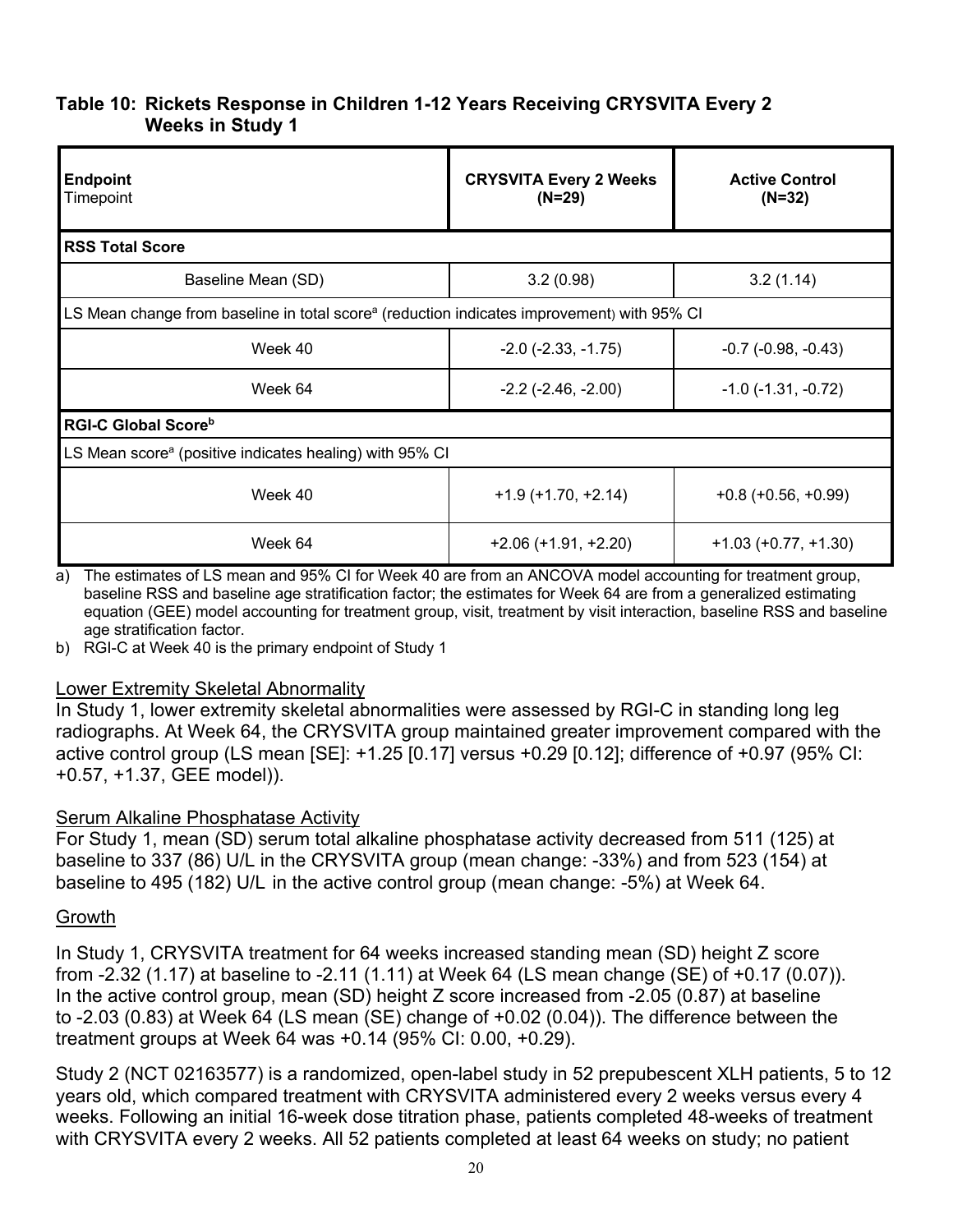discontinued. Burosumab-twza dose was adjusted to target a fasting serum phosphorus concentration of 3.5 to 5.0 mg/dL based on the fasting phosphorus level the day of dosing. Twenty-six of 52 patients received CRYSVITA every two weeks up to a maximum dose of 2 mg/kg. The average dose was 0.73 mg/kg (range: 0.3, 1.5) at Week 16, 0.98 mg/kg (range: 0.4, 2.0) at Week 40 and 1.04 mg/kg (range: 0.4, 2.0) at Week 60. The remaining 26 patients received CRYSVITA every four weeks. At study entry, the mean age of patients was 8.5 years and 46% were male. Ninety-six percent had received oral phosphate and active vitamin D analogs for a mean (SD) duration of 7 (2.4) years. Oral phosphate and active vitamin D analogs were discontinued prior to study enrollment. Ninety-four percent of patients had radiographic evidence of rickets at baseline.

Study 3 (NCT 02750618) is a 64-week open-label study in 13 pediatric XLH patients, 1 to 4 years old. Patients received CRYSVITA at a dose of 0.8 mg/kg every two weeks with 3 patients titrating up to 1.2 mg/kg based on serum phosphorus measurements. All patients completed at least 40 weeks on study; no patients discontinued. At study entry, the mean age of patients was 2.9 years and 69% were male. All patients had radiographic evidence of rickets at baseline and 12 patients had received oral phosphate and active vitamin D analogs for a mean (SD) duration of 16.7 (14.4) months. Oral phosphate and active vitamin D analogs were discontinued prior to study enrollment.

#### Serum Phosphorus

In Study 2, CRYSVITA increased mean (SD) serum phosphorus levels from 2.4 (0.40) at baseline to 3.3 (0.40) and 3.4 (0.45) mg/dL at Week 40 and Week 64 in the patients who received CRYSVITA every 2 weeks. The ratio of renal tubular maximum reabsorption rate of phosphate to glomerular filtration rate (TmP/GFR) increased in these patients from mean (SD) of 2.2 (0.49) at baseline to 3.3 (0.60) and 3.4 (0.53) mg/dL at Week 40 and Week 64.

In Study 3, CRYSVITA increased mean (SD) serum phosphorus levels from 2.5 (0.28) mg/dL at baseline to 3.5 (0.49) mg/dL at Week 40.

#### Radiographic Evaluation of Rickets

In Study 2, baseline mean (SD) RSS total score was 1.9 (1.17) in patients receiving CRYSVITA every two weeks. After 40 weeks of treatment with CRYSVITA, mean total RSS decreased from 1.9 to 0.8 (see Table 11). After 40 weeks of treatment with CRYSVITA, the mean RGI-C Global score was +1.7 in patients receiving CRYSVITA every two weeks. Eighteen out of 26 patients achieved an RGI-C score of ≥ +2.0. These findings were maintained at Week 64 as shown in Table 11.

In Study 3, baseline mean (SD) total RSS was 2.9 (1.37) in 13 patients. After 40 weeks of treatment with CRYSVITA, mean total RSS decreased from 2.9 to 1.2 and the mean (SE) RGI-C Global score was +2.3 (0.08) (see Table 11). All 13 patients achieved a RGI-C global score ≥ +2.0.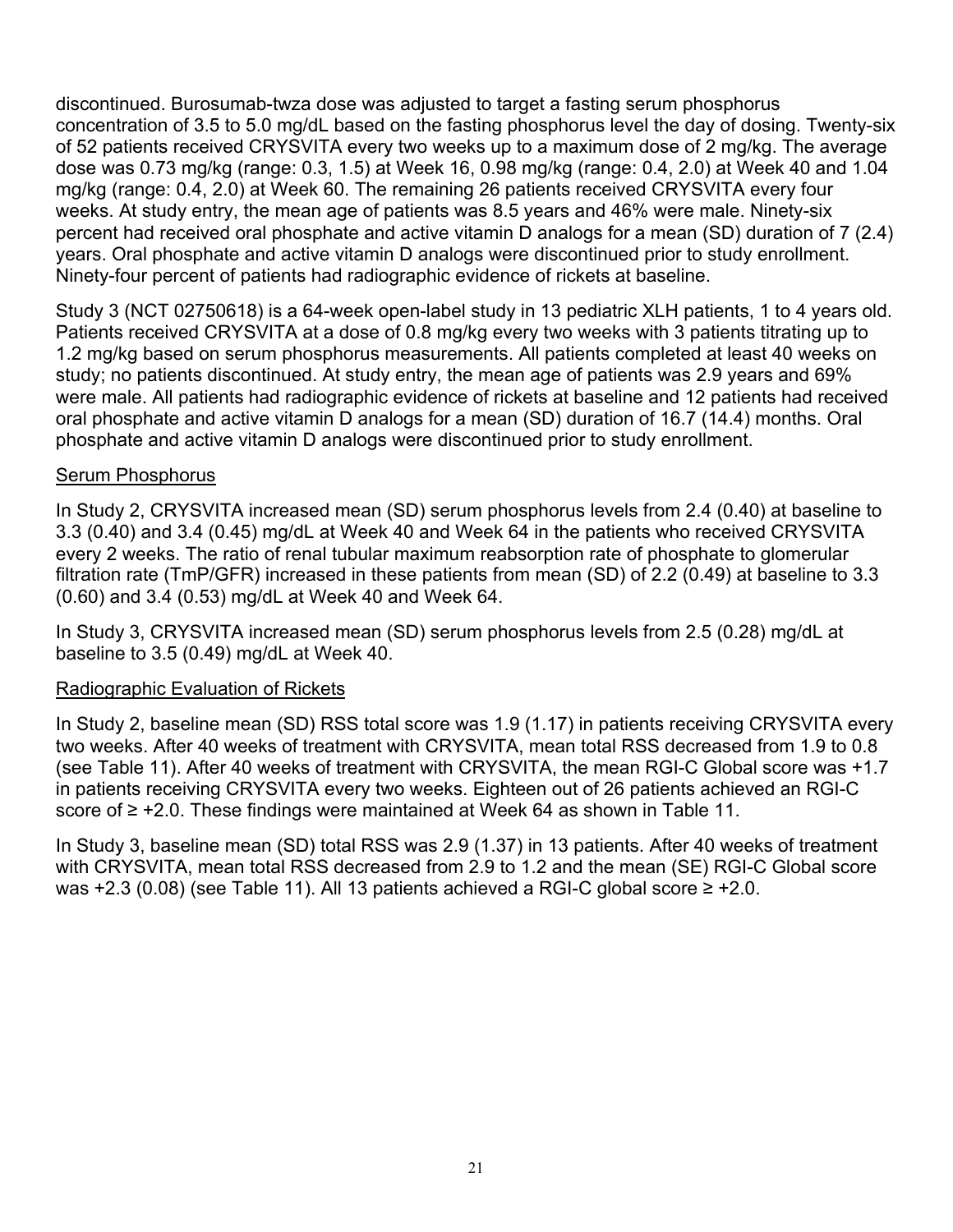### **Table 11: Rickets Response in Children 1-12 Years Receiving CRYSVITA Every 2 Weeks in Study 2 and Study 3**

|                                                                                           | <b>CRYSVITA Every 2 Weeks</b>    |                              |  |  |  |  |  |  |
|-------------------------------------------------------------------------------------------|----------------------------------|------------------------------|--|--|--|--|--|--|
| <b>Endpoint</b><br>Timepoint                                                              | Study 2 <sup>a</sup><br>$(N=26)$ | Study $3b$<br>$(N=13)$       |  |  |  |  |  |  |
| <b>RSS Total Score</b>                                                                    |                                  |                              |  |  |  |  |  |  |
| Baseline Mean (SD)                                                                        | 1.9(1.17)                        | 2.9(1.37)                    |  |  |  |  |  |  |
| LS Mean change from baseline in total score (reduction indicates improvement) with 95% CI |                                  |                              |  |  |  |  |  |  |
| Week 40                                                                                   | $-1.1$ ( $-1.28$ , $-0.85$ )     | $-1.7$ ( $-2.03$ , $-1.44$ ) |  |  |  |  |  |  |
| Week 64                                                                                   | $-1.0$ $(-1.2, -0.79)$           |                              |  |  |  |  |  |  |
| <b>RGI-C Global Score</b>                                                                 |                                  |                              |  |  |  |  |  |  |
| LS Mean score (positive indicates healing) with 95% CI                                    |                                  |                              |  |  |  |  |  |  |
| Week 40                                                                                   | $+1.7$ (+1.48, +1.84)            | $+2.3$ ( $+2.16$ , $+2.51$ ) |  |  |  |  |  |  |
| Week 64                                                                                   | $+1.6 (+1.34, +1.78)$            |                              |  |  |  |  |  |  |

a) The estimates of LS mean and 95% CI are from a generalized estimating equation (GEE) model accounting for regimen, visit, regimen by visit interaction, baseline RSS for study 2.

b) The estimates of LS mean and 95% CI for Week 40 are from an ANCOVA model accounting for age and baseline RSS for study 3.

#### Lower Extremity Skeletal Abnormality

In Study 3, the mean (SE) change in lower limb deformity as assessed by RGI-C, using standing long leg radiographs, was +1.3 (0.14) at Week 40.

#### Serum Alkaline Phosphatase Activity

For Study 2, mean (SD) serum total alkaline phosphatase activity was 462 (110) U/L at baseline and decreased to 354 (73) U/L at Week 64 (-23%) in the patients who received CRYSVITA every 2 weeks.

For Study 3, mean (SD) serum total alkaline phosphatase activity was 549 (194) U/L at baseline and decreased to 335 (88) U/L at Week 40 (mean change: -36%).

#### Growth

In Study 2, CRYSVITA treatment for 64 weeks increased standing mean (SD) height Z score from -1.72 (1.03) at baseline to -1.54 (1.13) in the patients who received CRYSVITA every two weeks (LS mean change of +0.19 (95% CI: 0.09 to 0.29).

#### **14.2 Adult X-linked Hypophosphatemia**

Study 4 (NCT 02526160) is a randomized, double-blind, placebo-controlled study in 134 adult XLH patients. The study comprises a 24-week placebo-controlled treatment phase followed by a 24-week open-label treatment period in which all patients received CRYSVITA. CRYSVITA was administered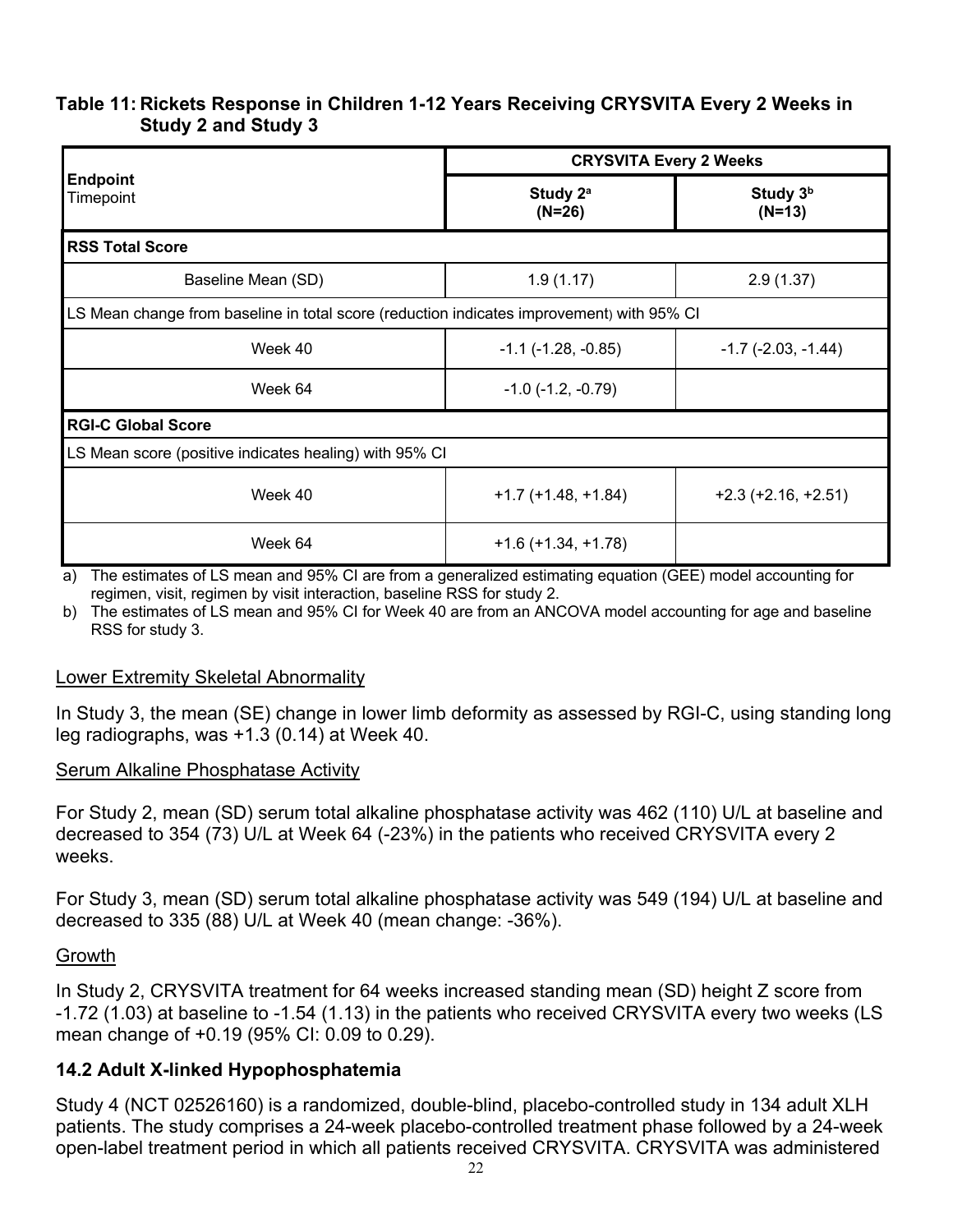at a dose of 1 mg/kg every 4 weeks. At study entry, the mean age of patients was 40 years (range 19 to 66 years) and 35% were male. All patients had skeletal pain associated with XLH/osteomalacia at baseline. The baseline mean (SD) serum phosphorus concentration was below the lower limit of normal at 1.98 (0.31) mg/dL. Oral phosphate and active vitamin D analogs were not allowed during the study. Out of the 134 patients enrolled in the study, one patient in the CRYSVITA group discontinued treatment during the 24-week placebo-controlled treatment period, and 7 patients discontinued CRYSVITA during the open-label treatment period.

Study 5 (NCT 02537431) is a 48-week, open-label, single-arm study in 14 adult XLH patients to assess the effects of CRYSVITA on improvement of osteomalacia as determined by histologic and histomorphometric evaluation of iliac crest bone biopsies. Patients received 1 mg/kg CRYSVITA every four weeks. At study entry, the mean age of patients was 40 years (range 25 to 52 years) and 43% were male. Oral phosphate and active vitamin D analogs were not allowed during the study.

#### Serum Phosphorus

In Study 4 at baseline, mean (SD) serum phosphorus was 1.9 (0.32) and 2.0 (0.30) mg/dL in the placebo and CRYSVITA groups respectively. During the initial 24-week double-blind, placebocontrolled period, mean (SD) serum phosphorus across the midpoints of dose intervals (2 weeks post dose) was 2.1 (0.30) and 3.2 (0.53) mg/dL in the placebo and CRYSVITA groups, and mean (SD) serum phosphorus across the ends of dose intervals was 2.0 (0.30) and 2.7 (0.45) mg/dL in the placebo and CRYSVITA groups.

A total of 94% of patients treated with CRYSVITA achieved a serum phosphorus level above the lower limit of normal (LLN) compared to 8% in the placebo group through Week 24 (see Table 12).

### **Table 12:Proportion of Adult Patients Achieving Mean Serum Phosphorus Levels Above the LLN at the Midpoint of the Dose Interval During the 24-Week Placebo-Controlled Period of Study 4**

|                                                                                                    | <b>Placebo</b><br>$(N = 66)$ | <b>CRYSVITA</b><br>$(N = 68)$ |
|----------------------------------------------------------------------------------------------------|------------------------------|-------------------------------|
| Achieved Mean Serum Phosphorus > LLN Across Midpoints of<br>Dose Intervals Through Week 24 - n (%) | 5(8%)                        | 64 (94%)                      |
| 95% CI                                                                                             | (3.3, 16.5)                  | (85.8, 97.7)                  |
| p-value <sup>a</sup><br>.                                                                          |                              | < 0.0001                      |

The 95% CIs are calculated using the Wilson score method.

a P-value is from Cochran-Mantel-Haenszel (CMH) testing for association between achieving the primary endpoint and treatment group, adjusting for randomization stratifications.

During the open-label treatment period, serum phosphorus was maintained during continued CRYSVITA therapy, with no evidence of loss of effect through Week 48.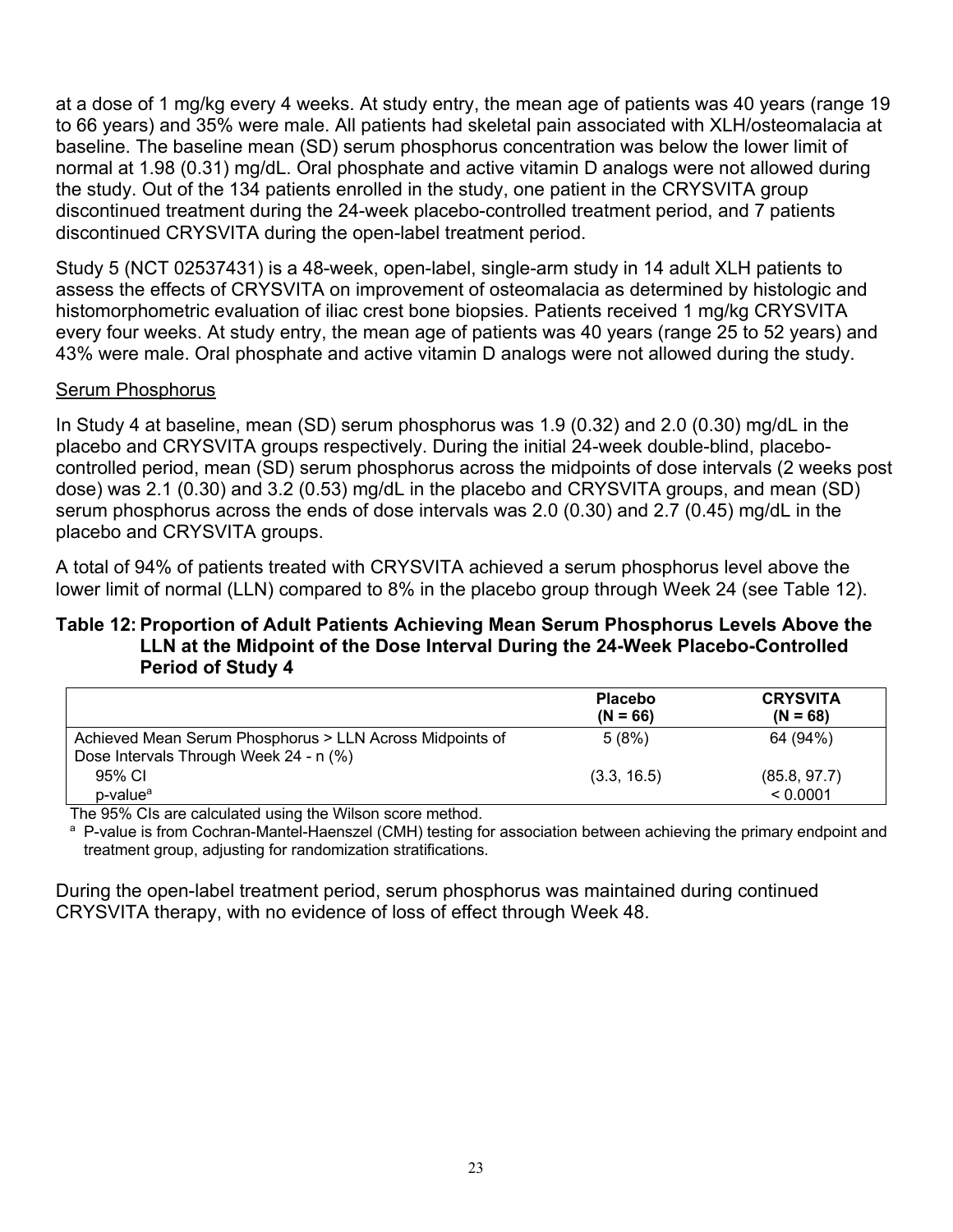

**Figure 2: Mean (± SD) Serum Phosphorus Peak Concentrations (mg/dL) in Study 4a,b**

- a. Placebo subjects cross over to receive open-label CRYSVITA treatment at Week 24
- b. The dotted lines represent the upper limit of normal (4.5 mg/dL) and lower limit of normal (2.5 mg/dL) for patients in Study 4

At baseline, the mean (SD) ratio of renal tubular maximum reabsorption rate of phosphate to glomerular filtration rate (TmP/GFR) was 1.60 (0.37) and 1.68 (0.40) mg/dL in the placebo and CRYSVITA groups respectively. At Week 22 (midpoint of a dose interval), mean (SD) TmP/GFR was 1.69 (0.37) and 2.73 (0.75) mg/dL in the placebo and CRYSVITA groups. At Week 24 (end of a dose interval), mean (SD) TmP/GFR was 1.73 (0.42) and 2.21 (0.48) mg/dL in the placebo and CRYSVITA groups. During the open-label treatment period, TmP/GFR remained stable during continued CRYSVITA therapy through Week 48.

# Radiographic Evaluation of Osteomalacia

In Study 4, a skeletal survey was conducted at baseline to identify osteomalacia-related fractures and pseudofractures. Osteomalacia-related fractures are defined as atraumatic lucencies extending across both bone cortices and pseudofractures are defined as atraumatic lucencies extending across one cortex. There were 52% of patients who had either active (unhealed) fractures (12%) or active pseudofractures (47%) at baseline. The active fractures and pseudofractures were predominantly located in the femurs, tibia/fibula, and metatarsals of the feet. Assessment of these active fracture/pseudofracture sites at Week 24 demonstrated a higher rate of complete healing in the CRYSVITA group compared to placebo as shown in Table 13. During the double-blind, placebocontrolled treatment period through Week 24, a total of 6 new fractures or pseudofractures appeared in 68 patients receiving CRYSVITA, compared to 8 new abnormalities in 66 patients receiving placebo (see Table 13).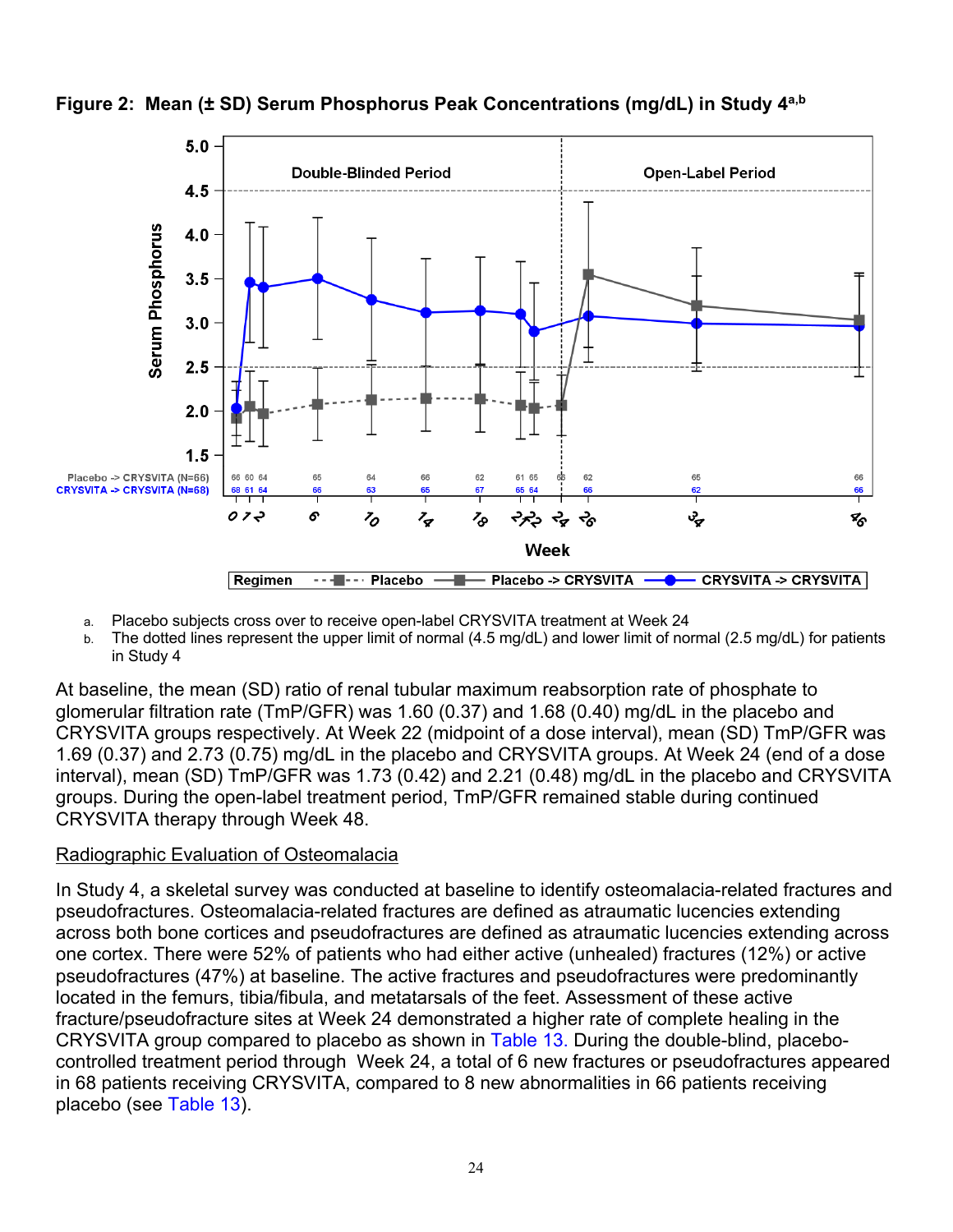### **Table 13: Comparison of Fracture Healing with CRYSVITA vs Placebo in Study 4 Double Blind Period**

|                                 | <b>Active Fractures</b>   |                            | <b>Active Pseudofractures</b> |                            | <b>Total Fractures</b> |                            |
|---------------------------------|---------------------------|----------------------------|-------------------------------|----------------------------|------------------------|----------------------------|
|                                 | <b>Placebo</b><br>$n$ (%) | <b>CRYSVITA</b><br>$n$ (%) | Placebo<br>$n$ (%)            | <b>CRYSVITA</b><br>$n$ (%) | Placebo<br>$n$ (%)     | <b>CRYSVITA</b><br>$n$ (%) |
| No. of fractures at<br>baseline | 13                        | 14                         | 78                            | 51                         | 91                     | 65                         |
| <b>Healed at Week 24</b>        | $0(0\%)$                  | 7 (50%)                    | (9%)                          | 21 (41%)                   | 7 (8%)                 | 28 (43%)                   |

During the open-label treatment period, the patients who continued receiving CRYSVITA showed continued healing of fractures at Week 48 [active fractures ( $n = 8$ , 57%), active pseudofractures ( $n =$ 33, 65%)]. In the 'placebo to CRYSVITA' group, fracture healing at Week 48 was observed for active fractures ( $n = 6, 46\%$ ), and active pseudofractures ( $n = 26, 33\%$ ).

### Patient Reported Outcomes

Study 4 evaluated patient-reported XLH-related symptoms (pain, joint stiffness, and physical function).

At 24 weeks, the CRYSVITA arm showed a mean improvement from baseline (-7.9) compared to the placebo arm (+0.3) in the stiffness severity score (range 0 to 100; lower scores are reflective of symptom improvement).

At 24 weeks, no significant difference between CRYSVITA and placebo was demonstrated in patientreported pain intensity or physical function score.

#### Bone Histomorphometry

In Study 5, after 48 weeks of treatment, healing of osteomalacia was observed in ten patients as demonstrated by decreases in Osteoid volume/Bone volume (OV/BV) from a mean (SD) score of 26% (12.4) at baseline to 11% (6.5), a change of -57%. Osteoid thickness (O.Th) declined in eleven patients from a mean (SD) of 17 (4.1) micrometers to 12 (3.1) micrometers, a change of -33%. Mineralization lag time (MLt) declined in 6 patients from a mean (SD) of 594 (675) days to 156 (77) days, a mean change of -74%.

## **14.3 Tumor-induced Osteomalacia**

CRYSVITA has been evaluated in two studies enrolling a total of 27 patients with TIO.

Study 6 (NCT 02304367) is a single-arm open-label study that enrolled 14 adult patients with a confirmed diagnosis of FGF23-related hypophosphatemia produced by an underlying tumor that was not amenable to surgical excision or could not be located. Of the 14 TIO patients enrolled in Study 6, eight were male, and patients ranged from 33 years to 68 years of age (Median 59.5 years). Oral phosphate and active vitamin D analogs were discontinued two weeks prior to study enrollment. Patients received CRYSVITA every 4 weeks at a weight based starting dose of 0.3 mg/kg that was titrated to achieve a fasting serum phosphorus level of 2.5 to 4.0 mg/dL. The mean dose was 0.83 mg/kg at Week 20, 0.87 mg/kg at Week 48, 0.77 mg/kg at Week 96 and 0.71 mg/kg at Week 144.

Study 7 (NCT 02722798) is a single-arm open-label study. In Study 7, 13 adult patients with a confirmed diagnosis of TIO received CRYSVITA. Of the 13 TIO patients who received treatment in Study 7, six were male, and patients ranged from 41 years to 73 years of age (Median 58.0 years).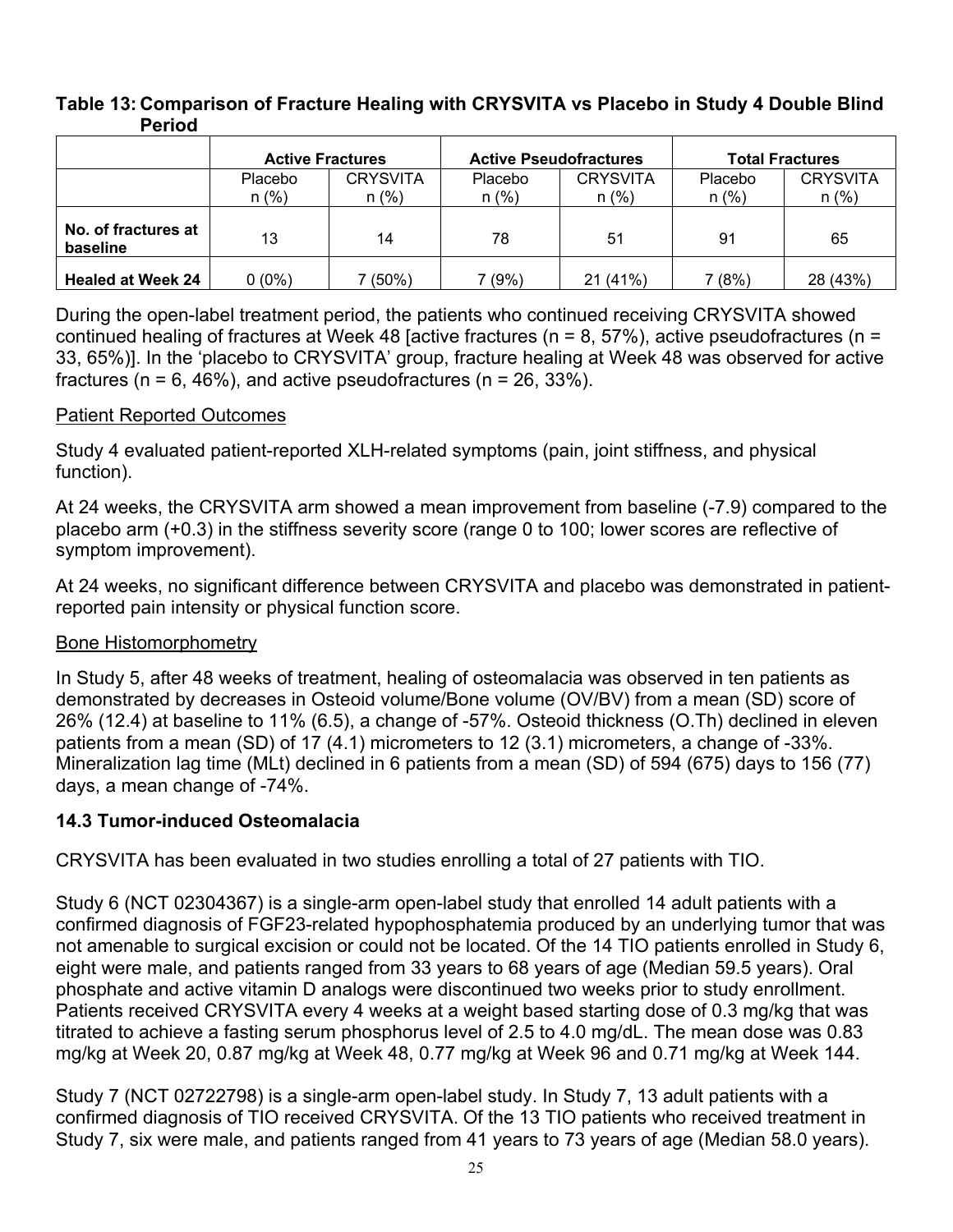Oral phosphate and active vitamin D analogs were discontinued two weeks prior to study enrollment. Patients received CRYSVITA every 4 weeks at a weight based starting dose of 0.3 mg/kg that was titratedto achieve a fasting serum phosphorus level of 2.5 to 4.0 mg/dL. The mean (SD) dose was 0.91 (0.59) mg/kg at Week 48, and 0.96 (0.70) mg/kg at Week 88.

## Serum Phosphorus

In Study 6, CRYSVITA increased mean (SD) serum phosphorus levels from 1.60 (0.47) mg/dL at baseline to 2.64 (0.76) mg/dL averaged across the midpoint of dose intervals through Week 24 with 50% of patients (7/14) achieving a mean serum phosphorus level above the LLN averaged across the midpoint of dose intervals through Week 24. Increase in the mean serum phosphorus concentrations was sustained near or above the LLN through Week 144 (Figure 3). The ratio of renal tubular maximum reabsorption rate of phosphate to glomerular filtration rate (TmP/GFR) increased in these patients from a mean (SD) of 1.12 (0.54) mg/dL at baseline to 2.12 (0.64) mg/dL at Week 48, and remained stable through Week 144.





The dotted line represents the lower limit of normal (2.5 mg/dL) for patients in study 6.

In Study 7, CRYSVITA increased mean (SD) serum phosphorus levels from 1.62 (0.49) mg/dL at baseline to 2.63 (0.87) mg/dL averaged across the midpoint of dose intervals through Week 24 with 69% of patients (9/13) achieving a mean serum phosphorus level above the LLN averaged across the midpoint on dose interval through Week 24. Mean serum phosphorus concentrations were sustained above LLN through Week 88. The renal phosphate reabsorptive capacity, as assessed by TmP/GFR, increased from a mean (SD) of 1.15 (0.43) mg/dL at baseline to 2.30 mg/dL (0.48) mg/dL at Week 48.

## Bone Histomorphometry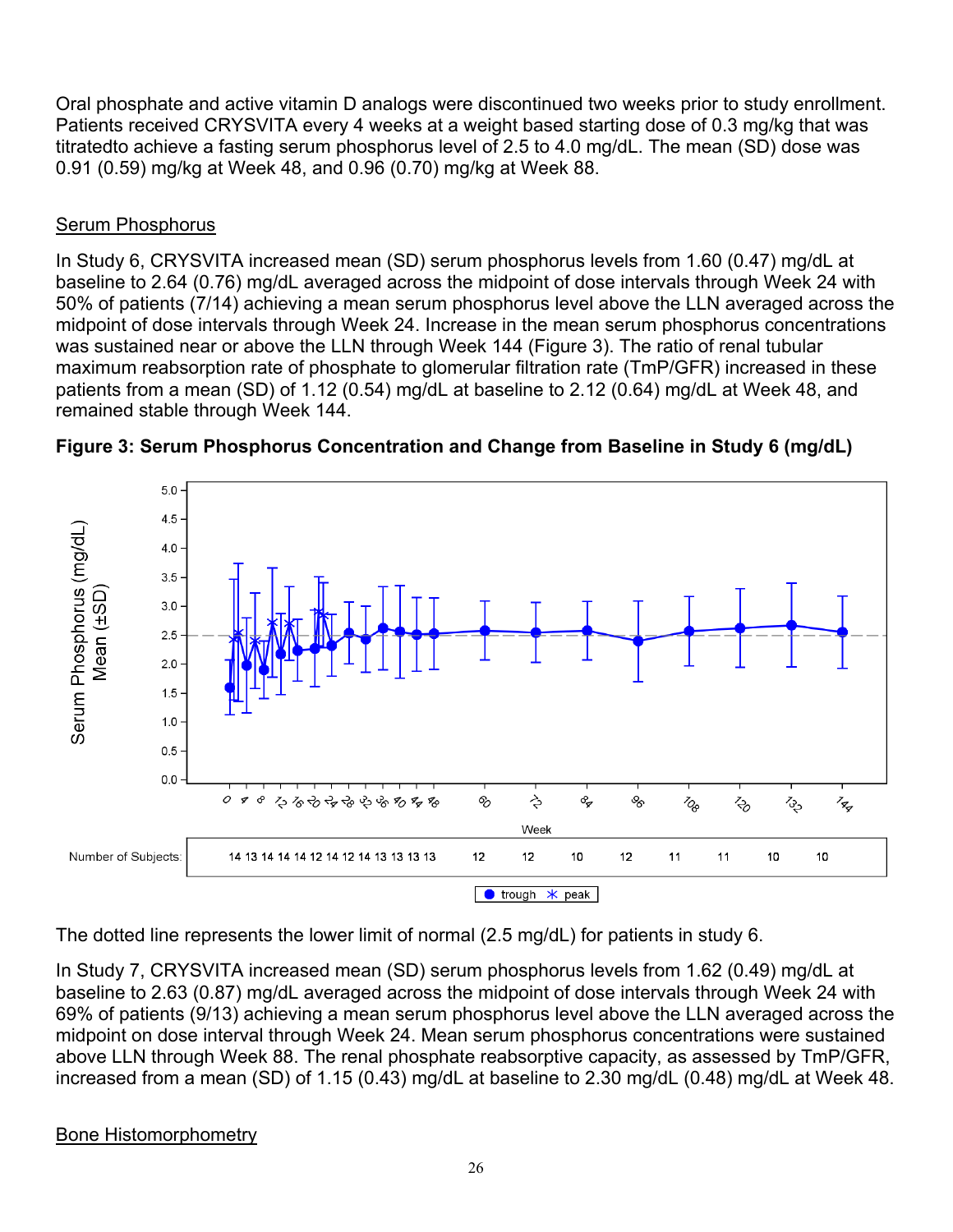In Study 6, osteomalacia was present at baseline in nine out of 11 patients with paired bone biopsies, and healing was assessed after 48 weeks of treatment. In these 9 patients with osteomalacia at baseline, OV/BV decreased from a mean (SD) score of 21.2% (19.9) at baseline to 13.9% (16.7), a change of -34%. O.Th declined from a mean (SD) of 18.9 (11.9) micrometers to 12.1 (10.1) micrometers, a change of -36%. MLt declined in 3 patients from a mean (SD) of 667 (414) days to 331 (396) days, a change of -50%.

In Study 7, osteomalacia was present at baseline in all 3 patients with paired bone biopsies, and healing was assessed after 48 weeks of treatment. In these 3 patients, OV/BV decreased from a mean (SD) score of 14.0% (15.2) at baseline to 9.2% (5.5), a change of -34%. O.Th declined from a mean (SD) of 16.0 (13.7) micrometers to 13.5 (7.1) micrometers, a change of -16%.

## Radiographic Evaluation of Osteomalacia

In Study 6, <sup>99m</sup>technetium-labelled whole body bone scans were performed at baseline and subsequent timepoints during the study on all 14 patients. Bone scans allow for assessment of sites of increased tracer uptake in a wide range of bone conditions, including osteomalacia. In patients with TIO, increased tracer uptake on bone scan is presumed to be nontraumatic fractures and pseudofractures. At baseline, all patients had areas of tracer uptake with a total of 249 bone abnormalities across 14 patients. The number of areas of tracer uptake decreased from Week 48 through Week 144, suggesting healing of the bone abnormalities.

## **16 HOW SUPPLIED/STORAGE AND HANDLING**

CRYSVITA (burosumab-twza) injection for subcutaneous administration is supplied as a sterile, preservative-free, clear to slightly opalescent and colorless to pale brown-yellow solution. The product is available as one single-dose vial per carton in the following strengths:

10 mg/mL (NDC# 69794-102-01)

20 mg/mL (NDC# 69794-203-01)

30 mg/mL (NDC# 69794-304-01)

CRYSVITA vials must be stored in the original carton until the time of use under refrigerated conditions at 36°F to 46°F (2°C to 8°C). Keep CRYSVITA vial in the original carton to protect from light until time of use.

Do not freeze or shake CRYSVITA.

Do not use CRYSVITA beyond the expiration date stamped on the carton.

CRYSVITA vials are single-dose only. Discard any unused product.

## **17 PATIENT COUNSELING INFORMATION**

#### Drug Interactions

Advise patients not to use any oral phosphate and/or active vitamin D analog products *[see Contraindications (4)].*

## **Hypersensitivity Reactions**